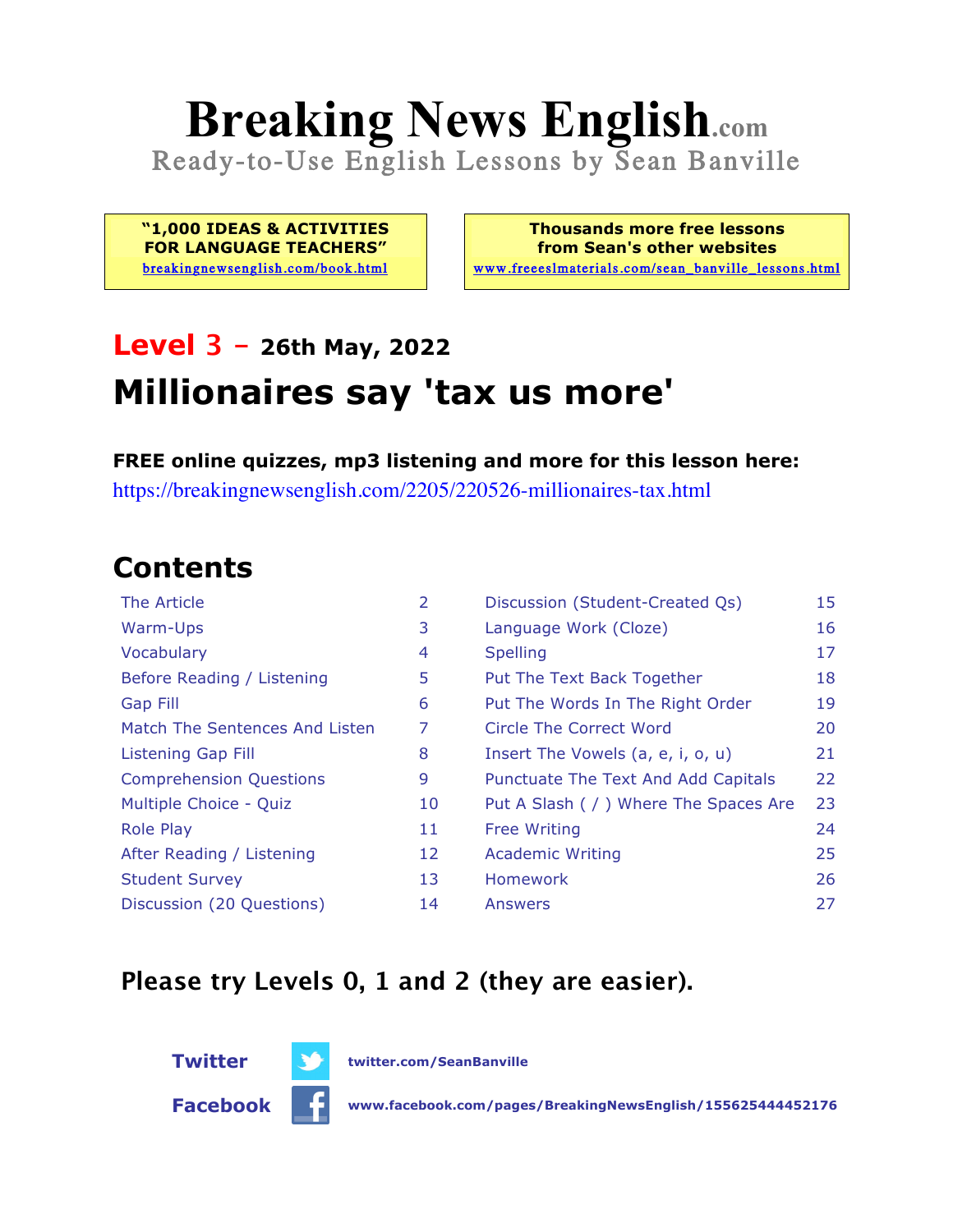### **THE ARTICLE**

From https://breakingnewsenglish.com/2205/220526-millionaires-tax.html

 Times are hard for many people. Prices are rising around the world. The COVID-19 pandemic and Ukraine War have pushed up food and energy bills. In some countries, the price of energy has tripled. In other countries, food is 20 per cent more expensive than a year ago. A group of wealthy business leaders who own multi-billion-dollar companies has asked their governments to tax them more. The leaders met at a meeting of global leaders in Davos, Switzerland. The group of multi-millionaires and billionaires actually protested in the streets. They called for governments to increase taxes for people like them. They marched in the streets with left-wing activists. The protestors wanted fairer tax systems.

 The World Economic Forum has been held in Davos, Switzerland since 1971. World leaders meet there once a year to discuss global problems. The group of wealthy business people called themselves the Patriotic Millionaires. A UK millionaire said: "It's outrageous that our political leaders listen to those who have the most but know the least about the economic impact of this cost of living crisis." He said many super-rich people "pay infamously little in taxes". He added: "The only acceptable outcome from this conference is to tax the richest and tax us now." Another millionaire at the protest said: "We have hit the end of the line when another quarter of a billion people will be pushed into extreme poverty this year."

Sources: https://www.**bbc.com**/news/business-61549155 https://www.**theguardian.com**/business/2022/may/22/millionaires-join-davos-protestsdemanding-tax-us-now-taxation-wealthy-cost-of-living-crisis https://www.**commondreams.org**/news/2022/05/22/tax-rich-say-millionaire-activists-protestingdavos-amid-record-wealth-inequality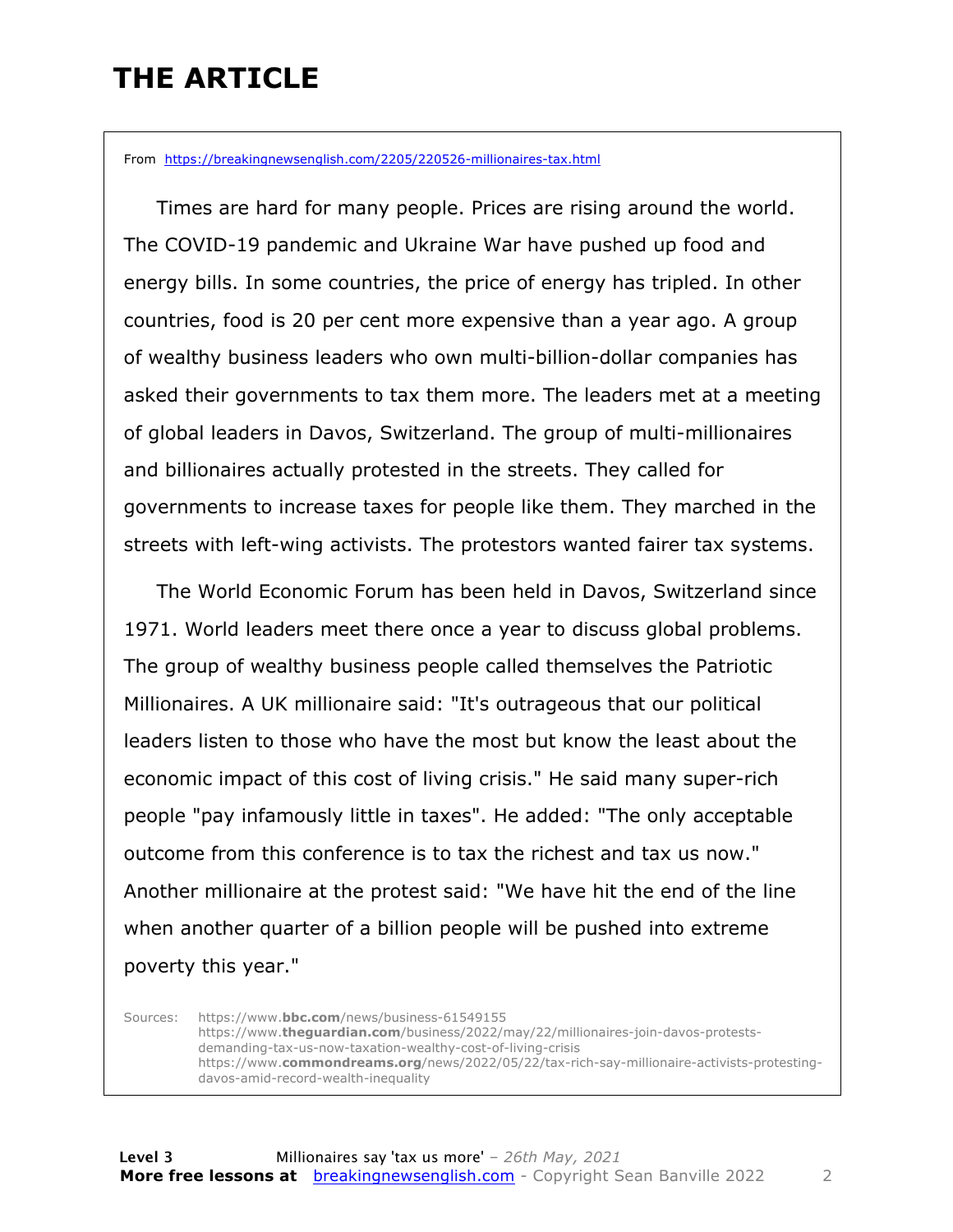#### **WARM-UPS**

**1. TAX:** Students walk around the class and talk to other students about tax. Change partners often and share your findings.

**2. CHAT:** In pairs / groups, talk about these topics or words from the article. What will the article say about them? What can you say about these words and your life?

times / prices / the world / pandemic / Ukraine / expensive / millionaire / tax / leaders / global problems / wealthy / leaders / cost of living / crisis / poverty

Have a chat about the topics you liked. Change topics and partners frequently.

**3. HIGHER TAXES:** Students A strongly believe rich people should pay much higher taxes; Students B **strongly** believe the opposite. Change partners again and talk about your conversations.

**4. HARD TIMES:** Have you experienced these hard times? What can we do to survive them? Complete this table with your partner(s). Change partners often and share what you wrote.

|               | <b>Your Experience</b> | <b>How to Survive</b> |
|---------------|------------------------|-----------------------|
| Money         |                        |                       |
| <b>Stress</b> |                        |                       |
| No food       |                        |                       |
| No friends    |                        |                       |
| Being cold    |                        |                       |
| Bullying      |                        |                       |

**5. CRISIS:** Spend one minute writing down all of the different words you associate with the word "crisis". Share your words with your partner(s) and talk about them. Together, put the words into different categories.

**6. PRICES:** Rank these with your partner. Put the worst things to increase in price at the top. Change partners often and share your rankings.

- Bread
- Internet
- Chocolate
- Coffee
- Books
- Electricity
- Water
- English lessons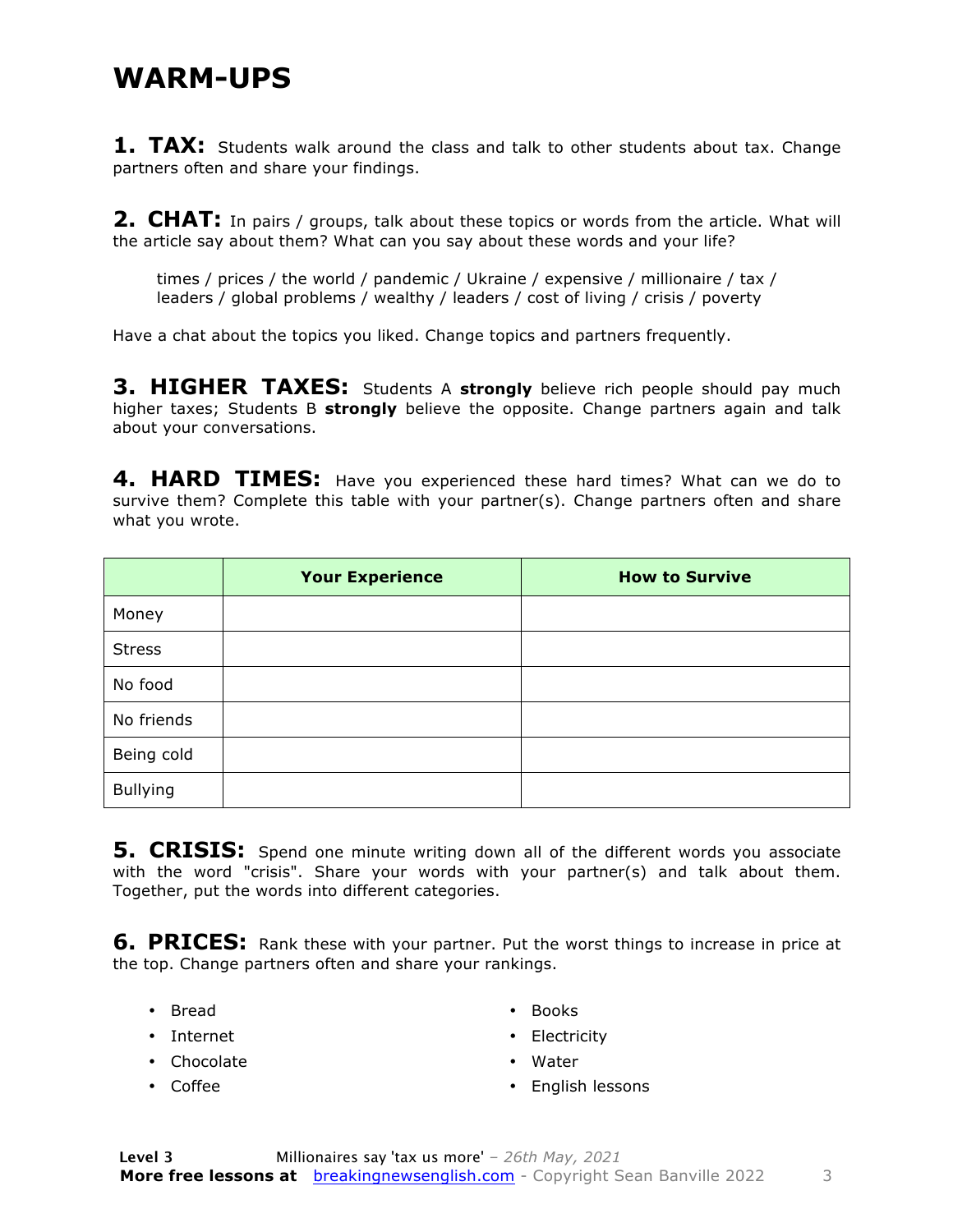#### **VOCABULARY MATCHING**

#### **Paragraph 1**

| 1.  | hard        | a. | Having three times the usual size.                                                    |
|-----|-------------|----|---------------------------------------------------------------------------------------|
| 2.  | rising      | b. | Difficult.                                                                            |
| 3.  | bill        | c. | A paper that tells how much you must pay<br>for the gas, electricity, water you used. |
| 4.  | tripled     | d. | The side of politics that believes in changing<br>society.                            |
| 5.  | wealthy     | e. | A person who campaigns to bring political or<br>social change.                        |
| 6.  | left-wing   | f. | Going up.                                                                             |
| 7.  | activist    | g. | Very, very, very rich.                                                                |
|     |             |    |                                                                                       |
|     | Paragraph 2 |    |                                                                                       |
| 8.  | held        | h. | The effect of one thing on another thing.                                             |
| 9.  | patriotic   | j, | A time of intense difficulty or danger.                                               |
| 10. | outrageous  | j. | The way a thing turns out; the result of<br>something.                                |
| 11. | impact      | k. | Really, really, really shocking.                                                      |
| 12. | crisis      | I. | The state of being very, very poor.                                                   |
| 13. | outcome     | m. | Arrange and take part in an event or party.                                           |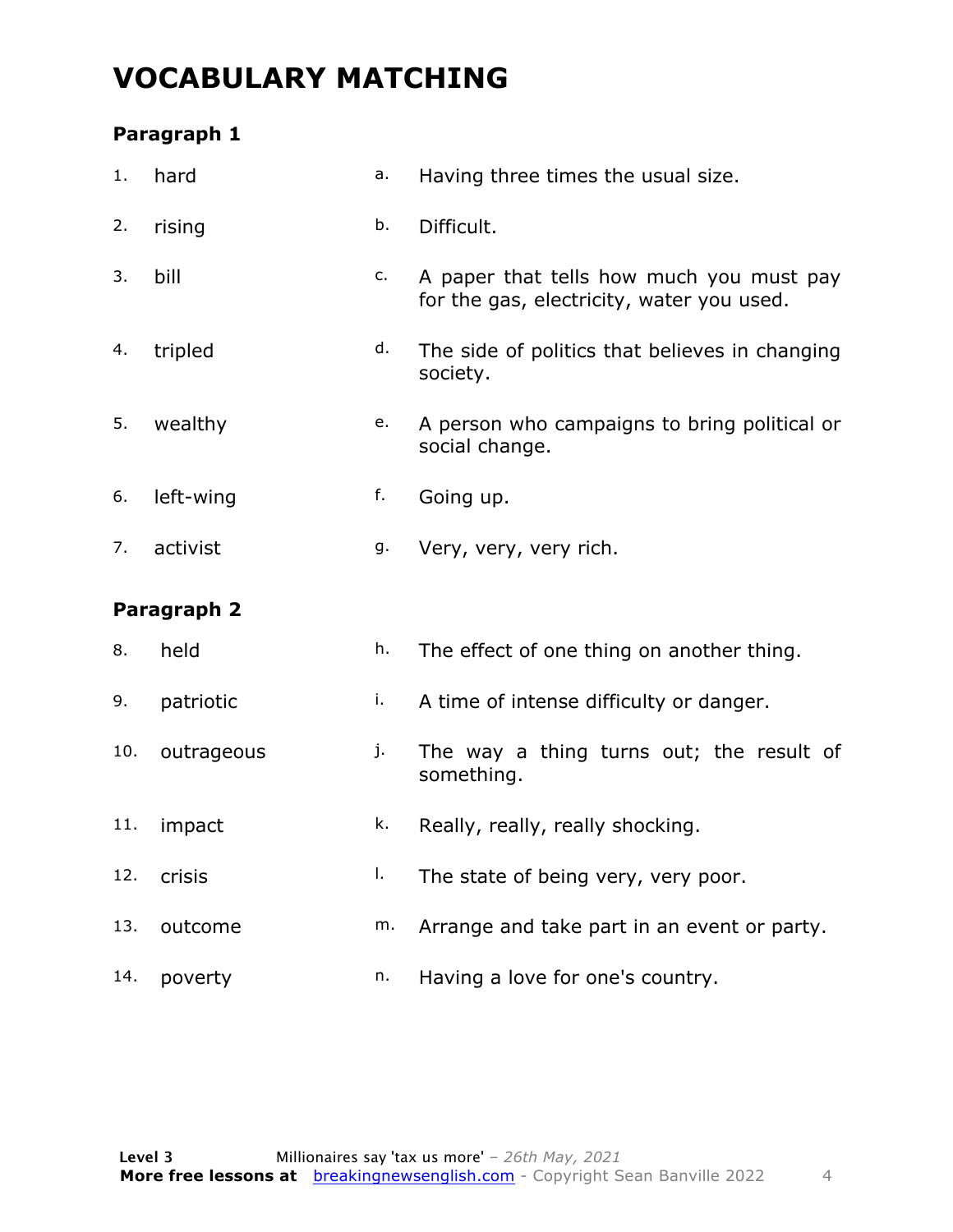### **BEFORE READING / LISTENING**

From https://breakingnewsenglish.com/2205/220526-millionaires-tax.html

#### **1. TRUE / FALSE:** Read the headline. Guess if a-h below are true (T) or false (F).

- 1. The article says many people are hard at times. **T / F**
- 2. Food prices went up by 20% in a year in some countries. **T / F**
- 3. A group of rich people wants governments to tax them more. **T / F**
- 4. Millionaires marched in the streets calling for higher taxes. **T / F**
- 5. World leaders meet at Davos every two years. **T / F**
- 6. A millionaire said the people who have the most know the least. **T / F**
- 7. A millionaire said rich people are famous for paying high taxes. **T / F**
- 8. A millionaire said a quarter of a billion people will experience poverty. **T / F**

#### **2. SYNONYM MATCH:** (The words in **bold** are from the news article.)

- **1. hard**
- **2. pushed up**
- **3. wealthy**
- **4. protested**
- **5. activists**
- **6. global**
- **7. outrageous**
- **8. impact**
- **9. outcome**
- **10. extreme**
- a. shocking
- b. demonstrated
- c. worldwide
- d. rich
- e. difficult
- f. very great
- g. result
- h. increased
- i. effect
- j. campaigners

#### **3. PHRASE MATCH:** (Sometimes more than one choice is possible.)

- 1. Times are
- 2. the price of energy
- 3. A group of wealthy
- 4. multi-millionaires and
- 5. They marched in the streets
- 6. World leaders meet there
- 7. the economic impact of this cost
- 8. We have hit the end
- 9. another quarter of
- 10. people will be pushed into extreme
- a. billionaires
- b. of the line
- c. with left-wing activists
- d. of living crisis
- e. business leaders
- f. a billion people
- g. hard for many people
- h. poverty
- i. has tripled
- j. once a year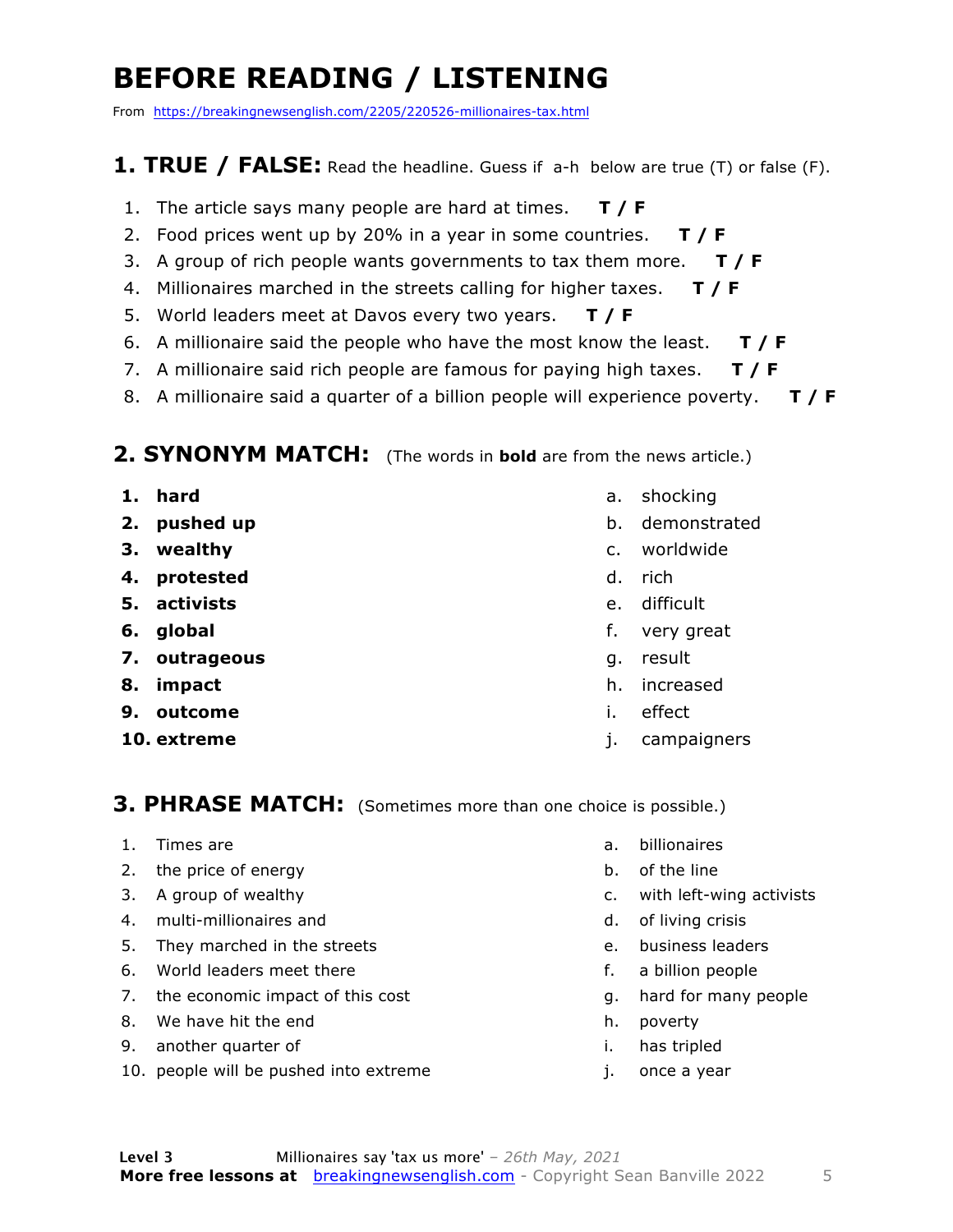### **GAP FILL**

From https://breakingnewsenglish.com/2205/220526-millionaires-tax.html

Times are (1) \_\_\_\_\_\_\_\_\_\_\_\_\_\_\_\_\_\_\_\_\_\_\_ for many people. Prices are rising around the world. The COVID-19 pandemic and Ukraine War have (2) \_\_\_\_\_\_\_\_\_\_\_\_\_\_\_\_\_\_\_\_\_ up food and energy bills. In some countries, the price of energy has tripled. In other countries, food is 20 per cent more expensive than a year ago. A group of  $(3)$  \_\_\_\_\_\_\_\_\_\_\_\_\_\_\_\_\_\_\_\_\_\_\_ business leaders who own multi-billiondollar companies has asked their governments to tax them more. The leaders  $(4)$  \_\_\_\_\_\_\_\_\_\_\_\_\_\_\_\_\_\_\_\_\_\_\_\_\_ at a meeting of global leaders in Davos, Switzerland. The group of multi-millionaires and billionaires actually  $(5)$  \_\_\_\_\_\_\_\_\_\_\_\_\_\_\_\_\_\_\_\_\_\_\_\_ in the streets. They called for governments to increase  $(6)$  \_\_\_\_\_\_\_\_\_\_\_\_\_\_\_\_\_\_\_\_\_\_\_\_\_\_ for people like them. They marched in the streets with left-wing (7) \_\_\_\_\_\_\_\_\_\_\_\_\_\_\_\_\_\_\_\_\_. The protestors wanted (8) \_\_\_\_\_\_\_\_\_\_\_\_\_\_\_\_\_\_\_\_\_ tax systems. *met hard activists protested fairer pushed wealthy taxes*

The World Economic Forum has been (9) \_\_\_\_\_\_\_\_\_\_\_\_\_\_\_\_\_\_\_\_\_\_\_ in Davos, Switzerland since 1971. World leaders meet there (10) \_\_\_\_\_\_\_\_\_\_\_\_\_\_\_\_\_\_\_\_\_ a year to discuss global problems. The group of wealthy business people called (11) \_\_\_\_\_\_\_\_\_\_\_\_\_\_\_\_\_\_\_\_\_ the Patriotic Millionaires. A UK millionaire said: "It's (12) \_\_\_\_\_\_\_\_\_\_\_\_\_\_\_\_\_\_\_\_\_ that our political leaders listen to those who have the most but know the  $(13)$  \_\_\_\_\_\_\_\_\_\_\_\_\_\_\_\_\_\_\_\_\_\_\_\_\_ about the economic impact of this cost of living crisis." He said many super-rich people "pay infamously little in taxes". He added: "The only acceptable outcome from this conference is to tax the (14) \_\_\_\_\_\_\_\_\_\_\_\_\_\_\_\_\_\_\_\_\_ and tax us now." Another millionaire at the protest said: "We have hit the  $(15)$  \_\_\_\_\_\_\_\_\_\_\_\_\_\_\_\_\_\_\_\_\_\_\_ of the line when another quarter of a billion people will be pushed into extreme (16) \_\_\_\_\_\_\_\_\_\_\_\_\_\_\_\_\_\_\_\_\_ this year." *least held end themselves once poverty richest outrageous*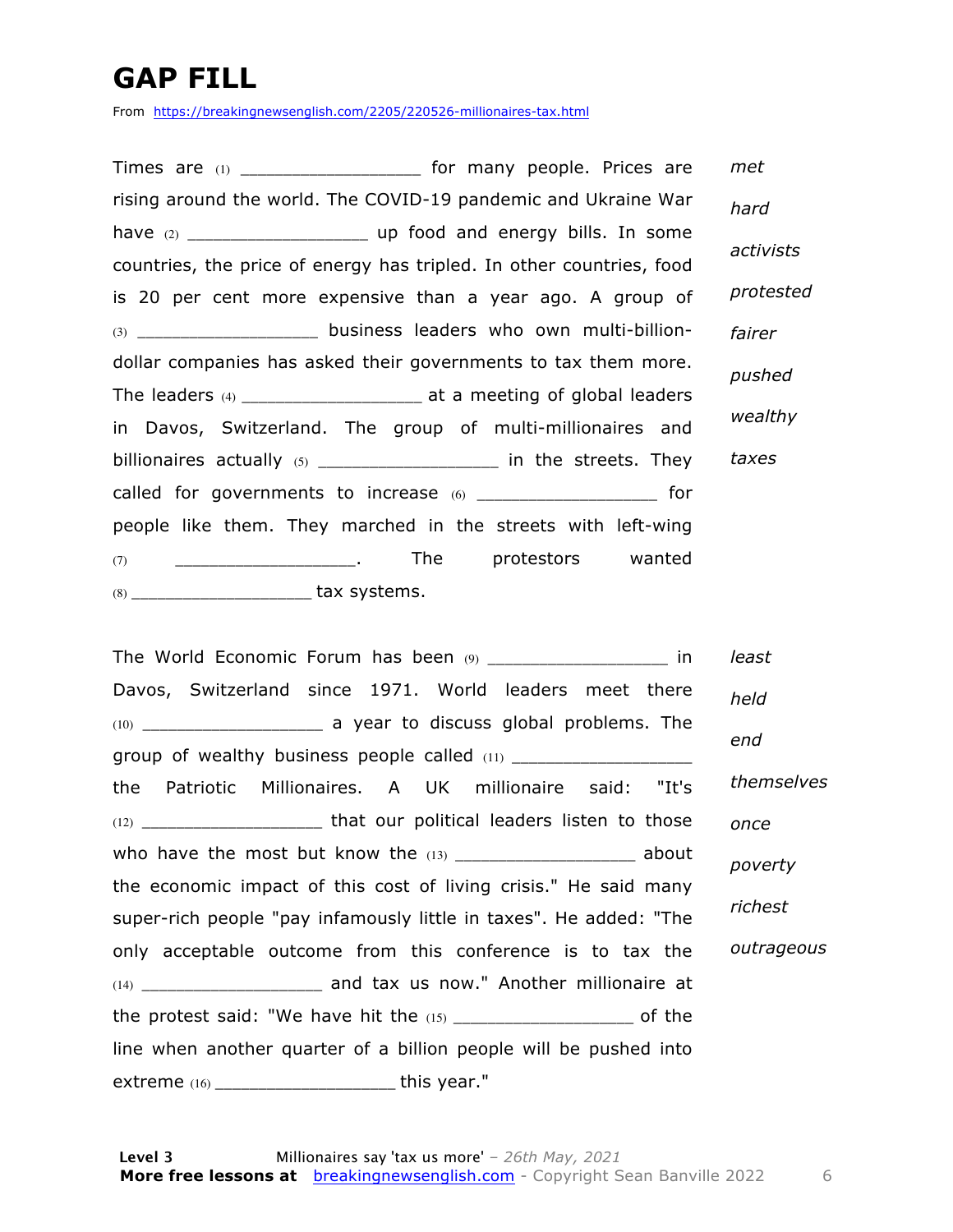#### **LISTENING – Guess the answers. Listen to check.**

From https://breakingnewsenglish.com/2205/220526-millionaires-tax.html

- 1) Times are hard for many people. Prices are rising a. around the world b. abound the world c. round the world d. are round the world 2) The COVID-19 pandemic and Ukraine War have pushed up food \_\_\_\_\_\_\_ a. and energy dills b. and energy bills c. and energy veils d. and energy balls 3) multi-billion-dollar companies has asked their governments to \_\_\_\_\_\_\_ a. tax them ore b. tax them moor c. tax them more d. tax them oar 4) They marched in the streets with \_\_\_\_\_ a. left-ring activists b. left-win activists c. left-wing activists d. left-thing activists 5) The protestors wanted \_\_\_\_\_\_\_ a. fairer tax systems b. fairy tax systems c. father tax systems d. farther tax systems 6) The World Economic Forum has been held in Davos, a. Switzerland since 1971 b. Switzerland sins 1971 c. Switzerland for 1971 d. Switzerland sinks 1971 7) those who have the most but know the least about \_\_\_\_\_\_ a. the economic compact b. the economic imp pact c. the economic impact d. the economic in pact 8) The only acceptable outcome from this conference is to a. tax a richest b. tax the riches c. tax the richest d. tax the riches 9) Another millionaire at the protest said: "We have hit the end \_\_\_\_\_\_ a. off the line b. on the line c. offer line d. of the line 10) another quarter of a billion people will be pushed \_\_\_\_\_ a. into egg stream poverty b. into extreme poverty
	- c. into extremity poverty
	- d. into extremely poverty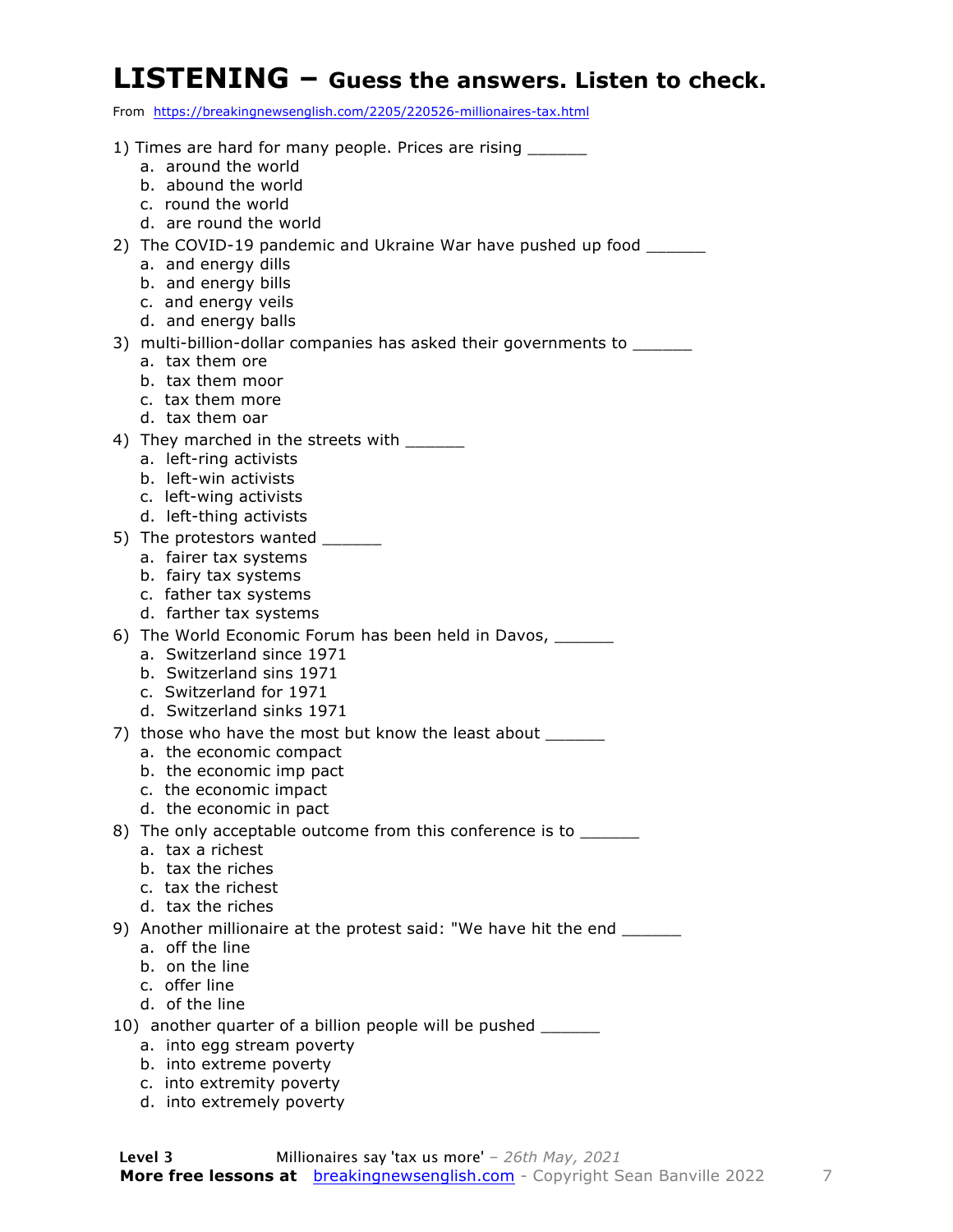#### **LISTENING – Listen and fill in the gaps**

From https://breakingnewsenglish.com/2205/220526-millionaires-tax.html

Times (1) Times (1) Times (1) and the many people. Prices are rising around the world. The COVID-19 pandemic and Ukraine War (2) \_\_\_\_\_\_\_\_\_\_\_\_\_\_\_\_\_\_\_\_ food and energy bills. In some countries, the price of energy has tripled. In other countries, food is 20 per cent more expensive (3) **Expensive** (3) **Expensive (3) Expensive** (3) (4) \_\_\_\_\_\_\_\_\_\_\_\_\_\_\_\_\_\_\_\_ multi-billion-dollar companies has asked their governments to tax them more. The leaders met at a meeting (5) \_\_\_\_\_\_\_\_\_\_\_\_\_\_\_\_\_\_\_\_ in Davos, Switzerland. The group of multimillionaires and billionaires actually protested in the streets. They called for governments to increase taxes for people like them. They marched in the streets with left-wing activists. The protestors  $(6)$ systems.

The World Economic Forum (7) \_\_\_\_\_\_\_\_\_\_\_\_\_\_\_\_\_\_\_\_ in Davos, Switzerland since 1971. World leaders meet there once a year to discuss global problems. The (8) \_\_\_\_\_\_\_\_\_\_\_\_\_\_\_\_\_\_\_\_\_\_\_\_ business people called themselves the Patriotic Millionaires. A UK millionaire said: "It's outrageous that our political leaders (9) denoting that who have the most but know the least about the economic impact of this cost of living crisis." He said many super-rich people "pay infamously (10) \_\_\_\_\_\_\_\_\_\_\_\_\_\_\_\_\_\_\_\_\_\_\_\_\_\_\_". He added: "The only acceptable outcome from this conference is to tax the richest and tax us now." Another millionaire at the protest said: "We have (11) \_\_\_\_\_\_\_\_\_\_\_\_\_\_\_\_\_\_\_\_ of the line when another quarter of a billion people will be pushed into extreme (12) \_\_\_\_\_\_\_\_\_\_\_\_\_\_\_\_\_\_\_\_."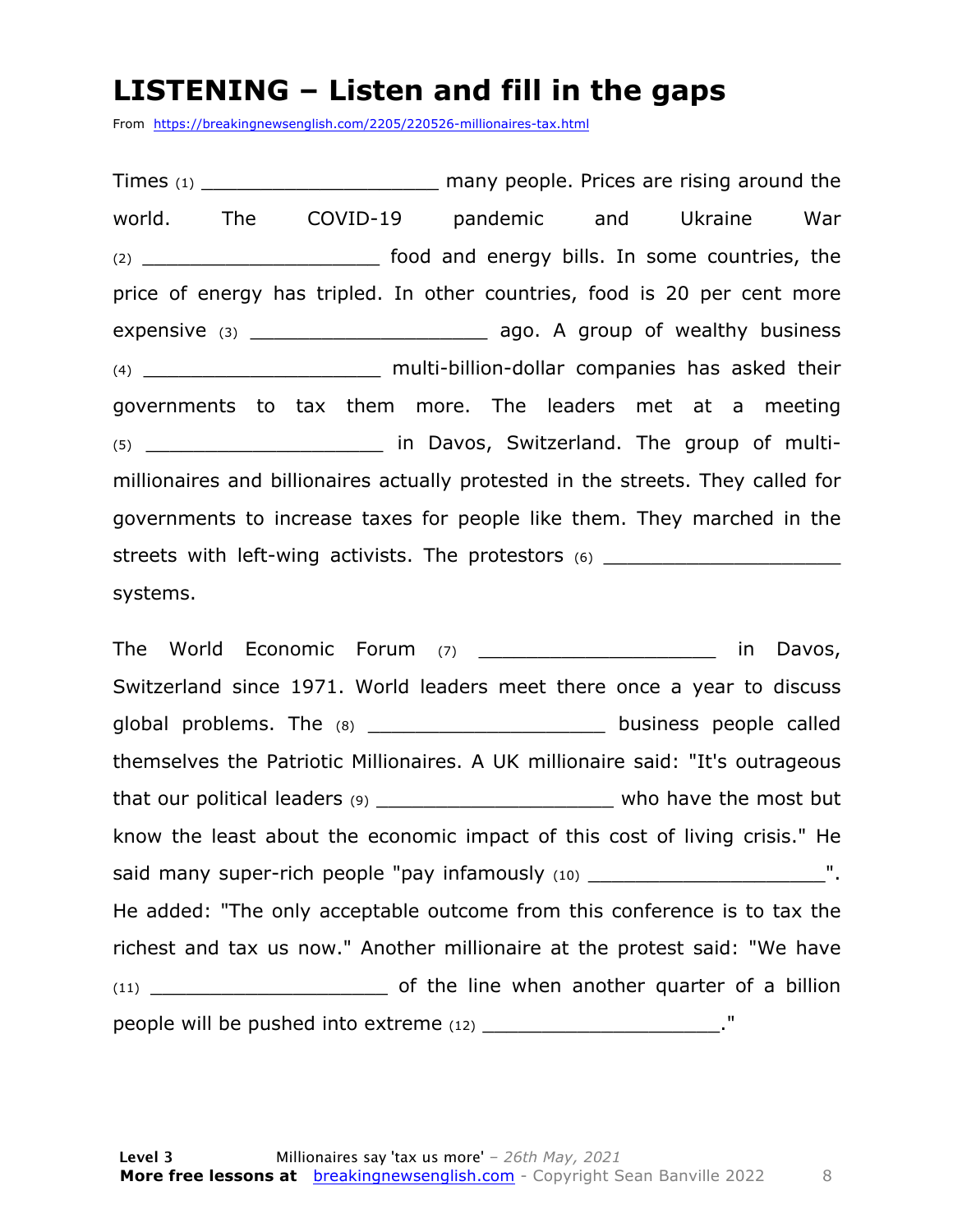### **COMPREHENSION QUESTIONS**

From https://breakingnewsenglish.com/2205/220526-millionaires-tax.html

- 1. What does the article say is hard?
- 2. What pushed up prices besides COVID-19?
- 3. By how much has food risen in some countries in the past year?
- 4. Where in Davos did the millionaires protest?
- 5. Who did the group of millionaires march with?
- 6. When was the first meeting in Davos held?
- 7. What name did the millionaire protestors give to themselves?
- 8. Who did a millionaire say knew the least?
- 9. What did a millionaire protestor say we had hit the end of?
- 10. What will a quarter of a billion people be pushed into?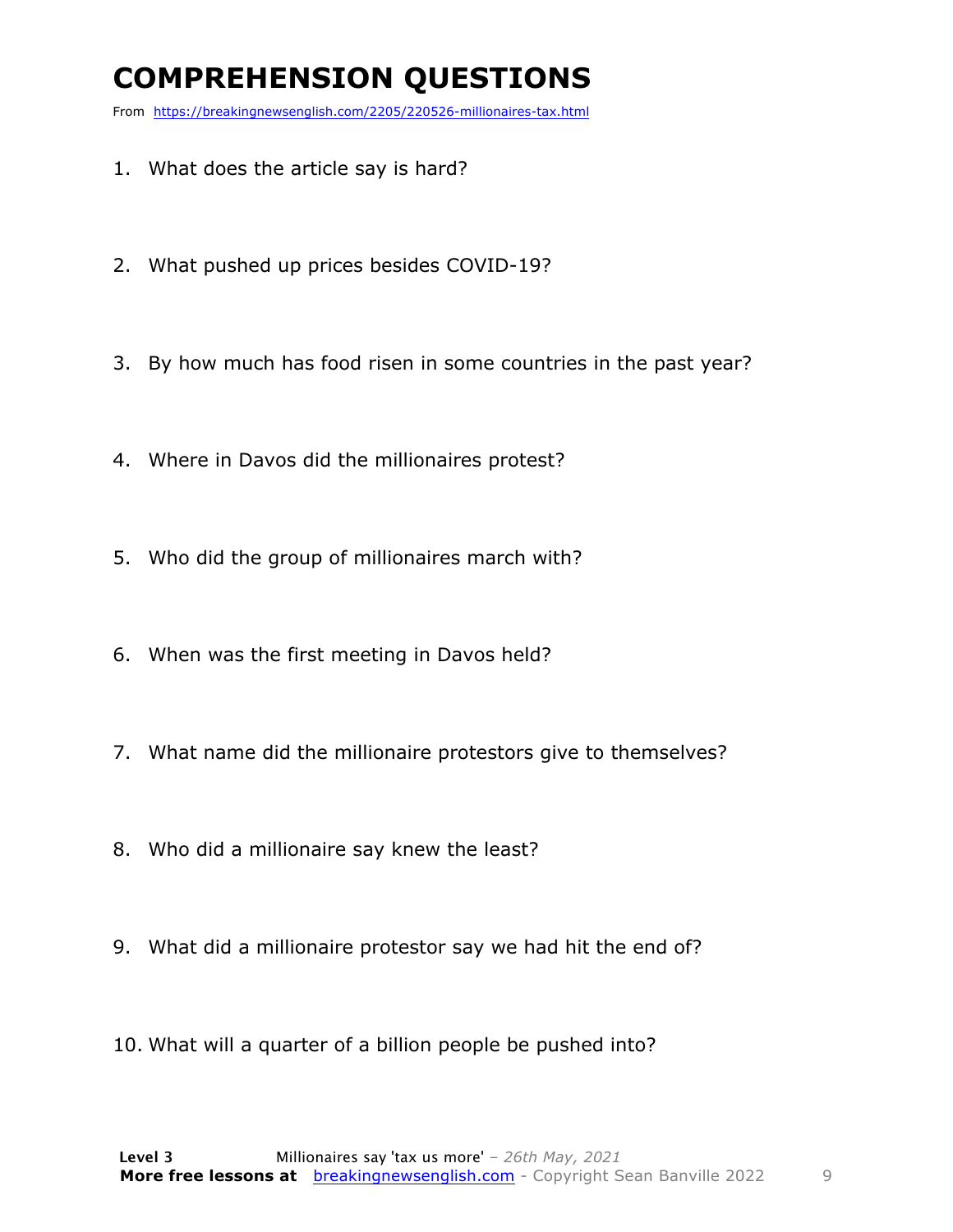### **MULTIPLE CHOICE - QUIZ**

From https://breakingnewsenglish.com/2205/220526-millionaires-tax.html

- 1) What does the article say is hard?
- a) food
- b) times
- c) prices
- d) COVID-19
- 2) What pushed up prices besides COVID-19?
- a) gas prices
- b) global warming
- c) inflation
- d) the Ukraine War
- 3) By how much has food risen in some countries in the past year?
- a) a little
- 
- b) a lot
- c) 20%
- d) 12%
- 4) Where in Davos did the
- millionaires protest?
- a) in the streets
- b) in a billionaire's luxury mansion
- c) in a conference hall
- d) in a shopping mall
- 5) Who did the group of millionaires march with?
- a) billionaires
- b) left-wing activists
- c) a marching band
- d) children
- 6) When was the first meeting in Davos held?
- a) 1971
- b) 1972
- c) 1973
- d) 1974
- 7) What name did the millionaire
- protestors give to themselves?
- a) the Millionaire Patriots
- b) the Millionaire Patrons
- c) the Patriotic Millionaires
- d) the Patron Millionaires

8) Who did a millionaire say knew the least?

- a) those who have the most
- b) professors
- c) billionaires
- d) business leaders
- 9) What did a millionaire protestor
- say we had hit the end of?
- a) good times
- b) the road
- c) our patience
- d) the line

10) What will a quarter of a billion people be pushed into?

- a) poor houses
- b) eating less
- c) extreme poverty
- d) working extra hours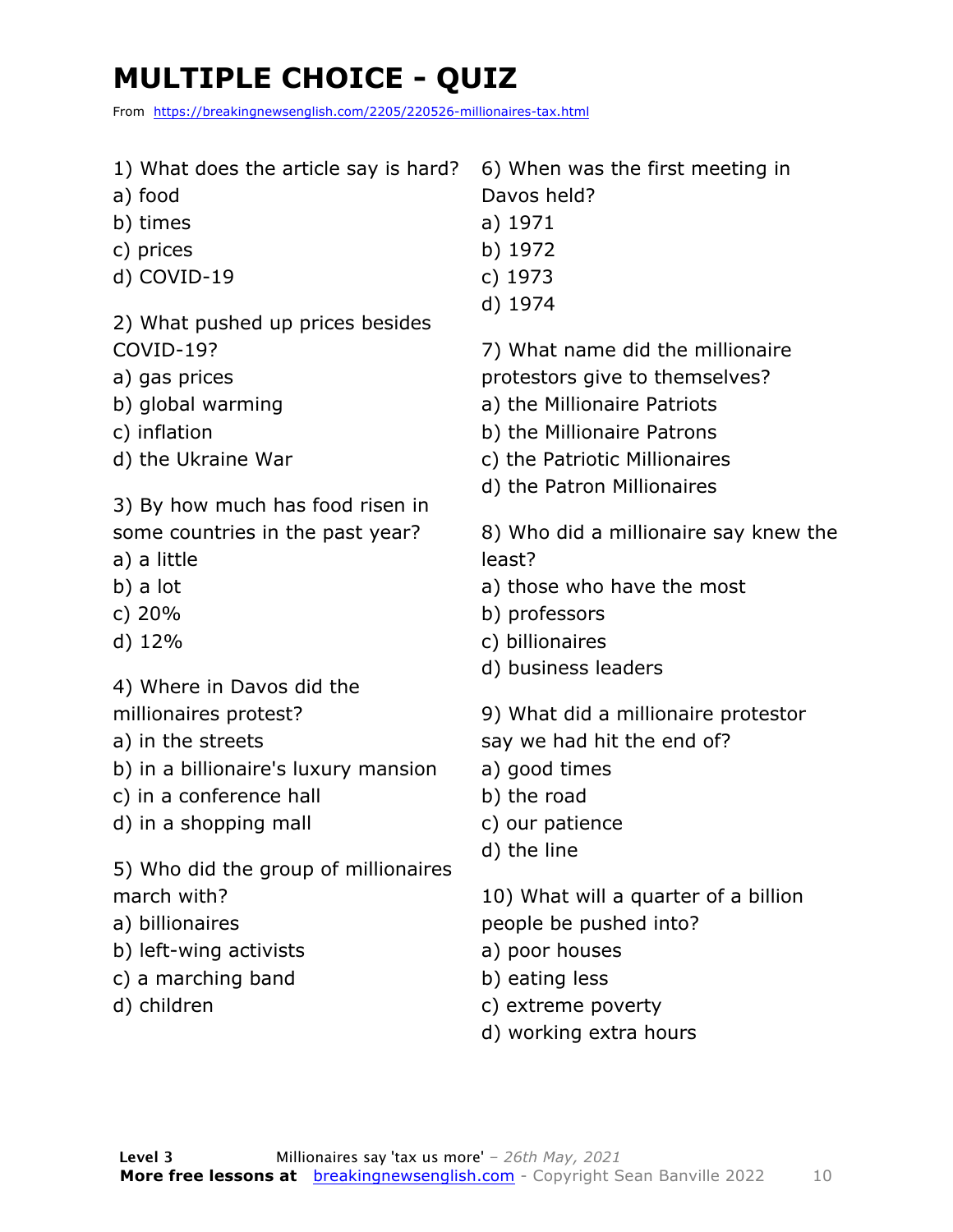### **ROLE PLAY**

From https://breakingnewsenglish.com/2205/220526-millionaires-tax.html

#### **Role A – Bread**

You think bread is the worst thing to increase in price. Tell the others three reasons why. Tell them why it isn't so bad if their things go up in price. Also, tell the others which is the least painful of these (and why): Internet fees, electricity or English lessons.

#### **Role B – Internet**

You think Internet fees are the worst things to increase in price. Tell the others three reasons why. Tell them why it isn't so bad if their things go up in price. Also, tell the others which is the least painful of these (and why): bread, electricity or English lessons.

#### **Role C – Electricity**

You think electricity is the worst thing to increase in price. Tell the others three reasons why. Tell them why it isn't so bad if their things go up in price. Also, tell the others which is the least painful of these (and why): Internet fees, bread or English lessons.

#### **Role D – English Lessons**

You think English lessons are the worst things to increase in price. Tell the others three reasons why. Tell them why it isn't so bad if their things go up in price. Also, tell the others which is the least painful of these (and why): Internet fees, electricity or bread.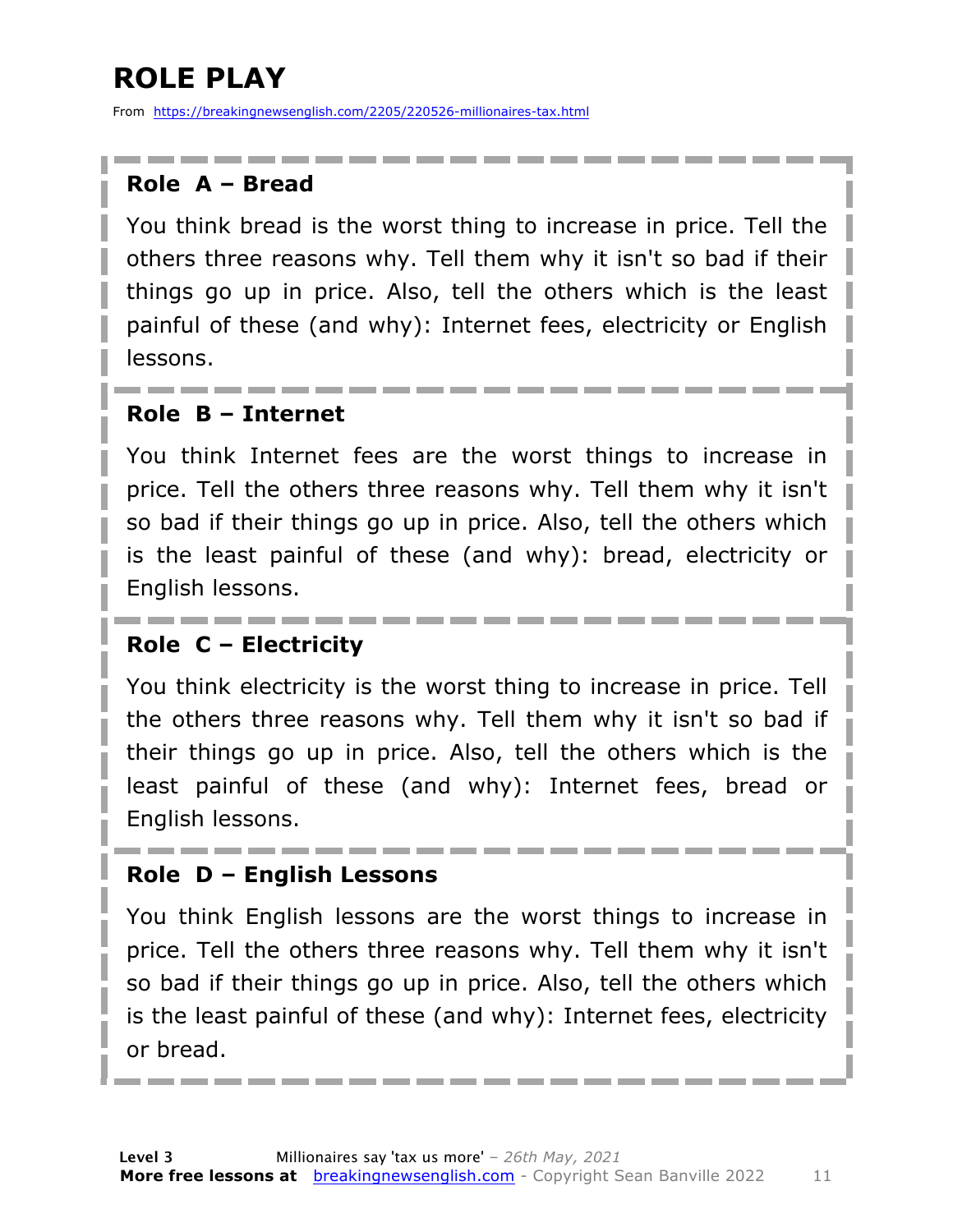## **AFTER READING / LISTENING**

From https://breakingnewsenglish.com/2205/220526-millionaires-tax.html

**1. WORD SEARCH:** Look in your dictionary / computer to find collocates, other meanings, information, synonyms … for the words 'millionaire' and 'tax'.

| millionaire | tax |
|-------------|-----|
|             |     |
|             |     |
|             |     |

- Share your findings with your partners.
- Make questions using the words you found.
- Ask your partner / group your questions.

**2. ARTICLE QUESTIONS:** Look back at the article and write down some questions you would like to ask the class about the text.

- Share your questions with other classmates / groups.
- Ask your partner / group your questions.

**3. GAP FILL:** In pairs / groups, compare your answers to this exercise. Check your answers. Talk about the words from the activity. Were they new, interesting, worth learning…?

**4. VOCABULARY:** Circle any words you do not understand. In groups, pool unknown words and use dictionaries to find their meanings.

**5. TEST EACH OTHER:** Look at the words below. With your partner, try to recall how they were used in the text:

| • held         |
|----------------|
| $\bullet$ once |
| • listen       |
| • crisis       |
| $\cdot$ now    |
| • pushed       |
|                |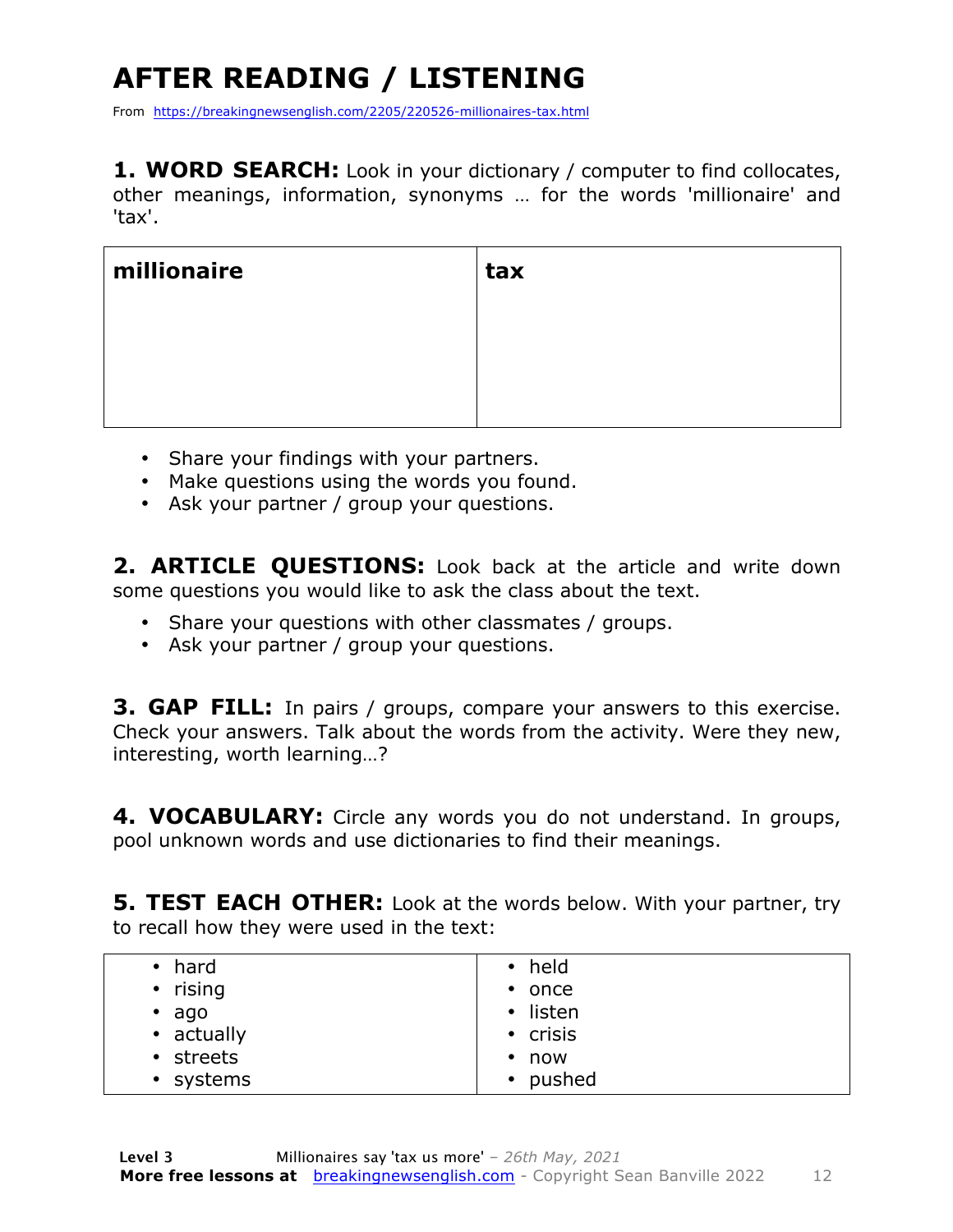### **TAX SURVEY**

From https://breakingnewsenglish.com/2205/220526-millionaires-tax.html

Write five GOOD questions about tax in the table. Do this in pairs. Each student must write the questions on his / her own paper.

When you have finished, interview other students. Write down their answers.

|      | STUDENT 1 | STUDENT 2 | STUDENT 3 |
|------|-----------|-----------|-----------|
| Q.1. |           |           |           |
| Q.2. |           |           |           |
| Q.3. |           |           |           |
| Q.4. |           |           |           |
| Q.5. |           |           |           |

- Now return to your original partner and share and talk about what you found out. Change partners often.
- Make mini-presentations to other groups on your findings.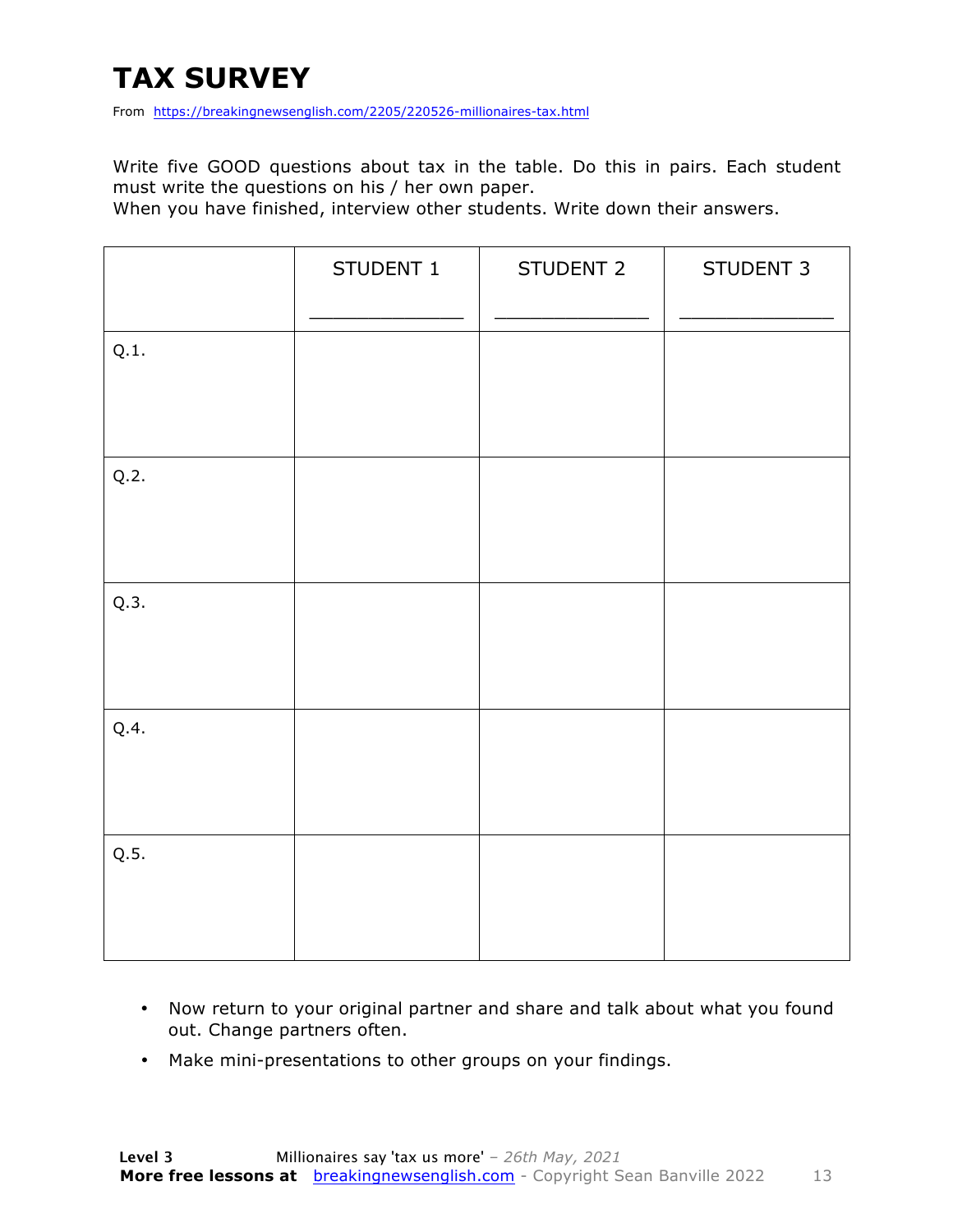### **TAX DISCUSSION**

STUDENT A's QUESTIONS (Do not show these to student B)

- 1. What did you think when you read the headline?
- 2. What images are in your mind when you hear the word 'millionaire'?
- 3. How hard is life for you?
- 4. Is life getting harder or easier for you?
- 5. What are food prices like in your country?
- 6. What things do you not buy if you have little money?
- 7. Should wealthy people pay more tax?
- 8. Why do governments not tax wealthy people more?
- 9. What do you think of the millionaires who want to pay more tax?
- 10. What would make you march in the streets?

*Millionaires say 'tax us more' – 26th May, 2022* Thousands more free lessons at breakingnewsenglish.com

-----------------------------------------------------------------------------

#### **TAX DISCUSSION**

STUDENT B's QUESTIONS (Do not show these to student A)

- 11. Did you like reading this article? Why/not?
- 12. What do you think of when you hear the word 'tax'?
- 13. What do you think about what you read?
- 14. How patriotic are you?
- 15. What do world leaders need to discuss?
- 16. Do people who have the most know the least about life?
- 17. What would make life better for you?
- 18. What do you think of tax?
- 19. Why do people live in poverty in the 21st century?
- 20. What questions would you like to ask the Patriotic Millionaires?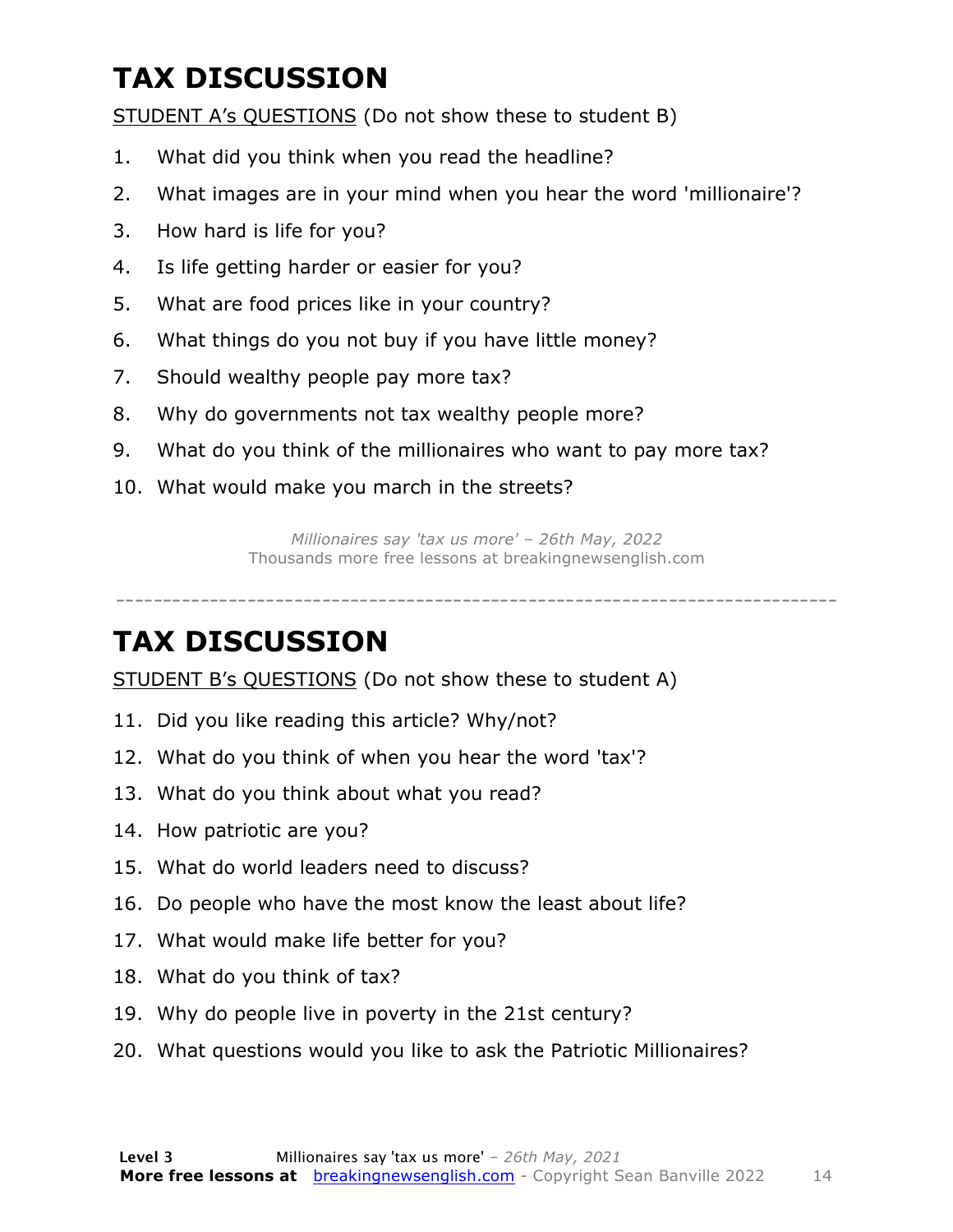### **DISCUSSION (Write your own questions)**

STUDENT A's QUESTIONS (Do not show these to student B)

| 1. |                                          |
|----|------------------------------------------|
|    |                                          |
| 2. |                                          |
|    |                                          |
| 3. |                                          |
|    |                                          |
|    |                                          |
| 4. |                                          |
|    |                                          |
| 5. |                                          |
|    |                                          |
| 6. |                                          |
|    | Copyright © breakingnewsenglish.com 2021 |

### **DISCUSSION (Write your own questions)**

STUDENT B's QUESTIONS (Do not show these to student A)

| 1. |                                                                                                                         |  |  |
|----|-------------------------------------------------------------------------------------------------------------------------|--|--|
|    |                                                                                                                         |  |  |
| 2. | <u> 1980 - Antonio Alemania, prima prestava postala de la provincia de la provincia de la provincia de la provincia</u> |  |  |
| 3. | <u> 1980 - Andrea Andrew Maria (h. 1980).</u>                                                                           |  |  |
|    |                                                                                                                         |  |  |
| 4. | <u> 1980 - Jan Barbara Barat, martin da basar da basar da basar da basar da basar da basar da basar da basar da b</u>   |  |  |
| 5. | <u> 1986 - Johann Stoff, deutscher Stoff und der Stoff und der Stoff und der Stoff und der Stoff und der Stoff und</u>  |  |  |
|    |                                                                                                                         |  |  |
| 6. |                                                                                                                         |  |  |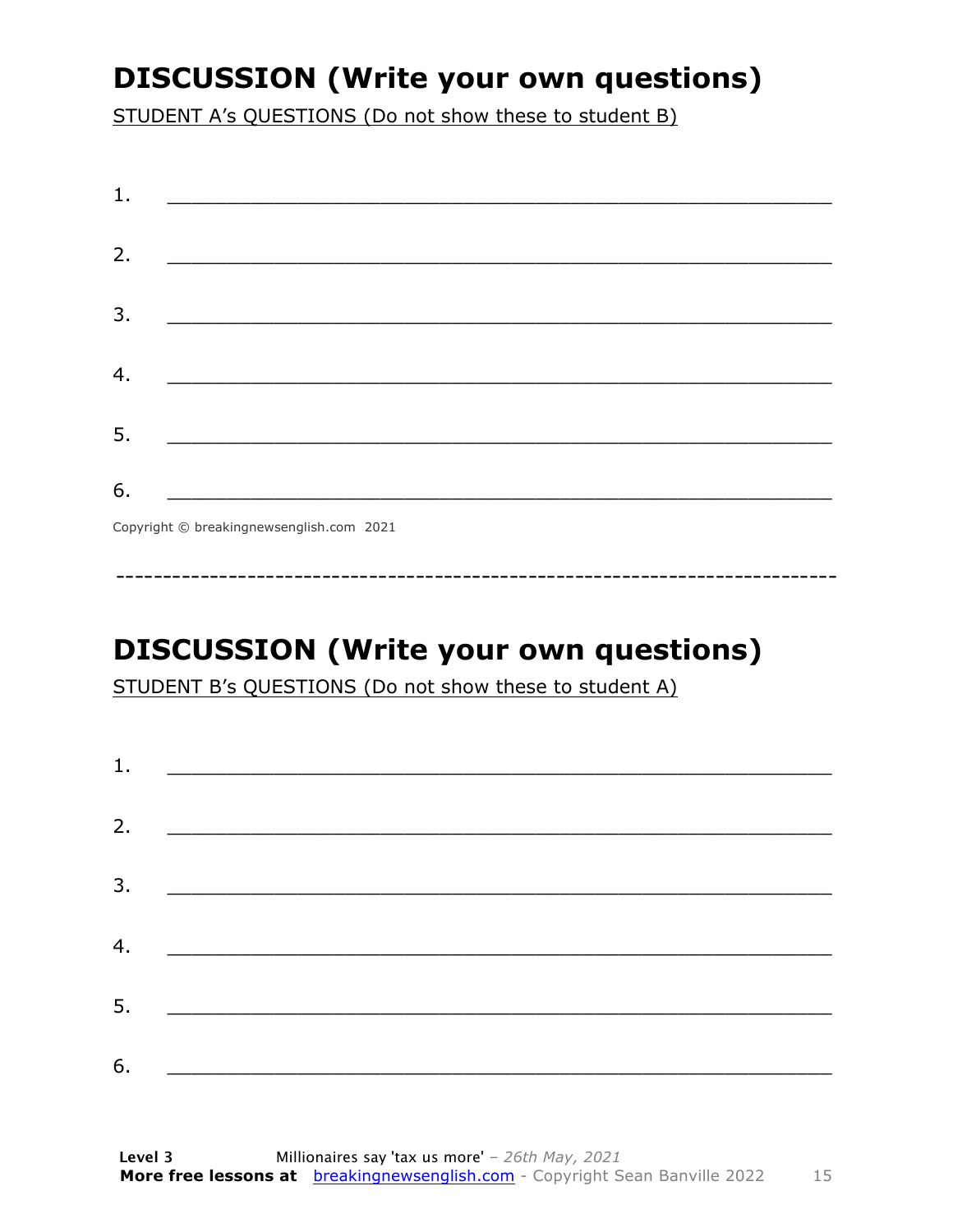### **LANGUAGE - CLOZE**

From https://breakingnewsenglish.com/2205/220526-millionaires-tax.html

Times are  $(1)$  for many people. Prices are  $(2)$  around the world. The COVID-19 pandemic and Ukraine War have pushed up food and energy bills. In some countries, the price of energy has (3) \_\_\_\_\_. In other countries, food is 20 per cent more expensive than a year ago. A group of wealthy business leaders who (4) \_\_\_\_ multi-billion-dollar companies has asked their governments to tax them more. The leaders met at a meeting of global leaders in Davos, Switzerland. The group of multi-millionaires and billionaires actually protested (5) \_\_\_\_ the streets. They called for governments to increase taxes for people like them. They marched in the streets with left- $(6)$  \_\_\_\_ activists. The protestors wanted fairer tax systems.

The World Economic Forum has been (7) \_\_\_\_\_ in Davos, Switzerland since 1971. World leaders meet there once a year to discuss global problems. The group of wealthy business people called themselves the Patriotic Millionaires. A UK millionaire said: "It's (8) \_\_\_\_\_ that our political leaders listen to those who have the most but know the least about the economic impact of this cost of (9) \_\_\_\_ crisis." He said many super-rich people "pay (10) \_\_\_\_ little in taxes". He added: "The only acceptable (11) \_\_\_\_\_ from this conference is to tax the richest and tax us now." Another millionaire at the protest said: "We have hit the end of the (12) \_\_\_\_ when another quarter of a billion people will be pushed into extreme poverty this year."

#### **Put the correct words from the table below in the above article.**

| 1.  | (a) | hard       | (b) | hardly     | (c) | harden  | (d) | hardens    |
|-----|-----|------------|-----|------------|-----|---------|-----|------------|
| 2.  | (a) | arising    | (b) | raising    | (c) | rising  | (d) | rise       |
| 3.  | (a) | triplet    | (b) | trio       | (c) | tripled | (d) | tripped    |
| 4.  | (a) | down       | (b) | disown     | (c) | drown   | (d) | own        |
| 5.  | (a) | at         | (b) | to         | (c) | in      | (d) | of         |
| 6.  | (a) | leg        | (b) | wing       | (c) | arm     | (d) | tentacle   |
| 7.  | (a) | grasped    | (b) | held       | (c) | gripped | (d) | touched    |
| 8.  | (a) | scourges   | (b) | outrageous | (c) | ages    | (d) | courageous |
| 9.  | (a) | enliven    | (b) | lively     | (c) | living  | (d) | livelihood |
| 10. | (a) | well known | (b) | famously   | (c) | unknown | (d) | infamously |
| 11. | (a) | income     | (b) | overcome   | (c) | come    | (d) | outcome    |
| 12. | (a) | cash       | (b) | century    | (c) | tether  | (d) | line       |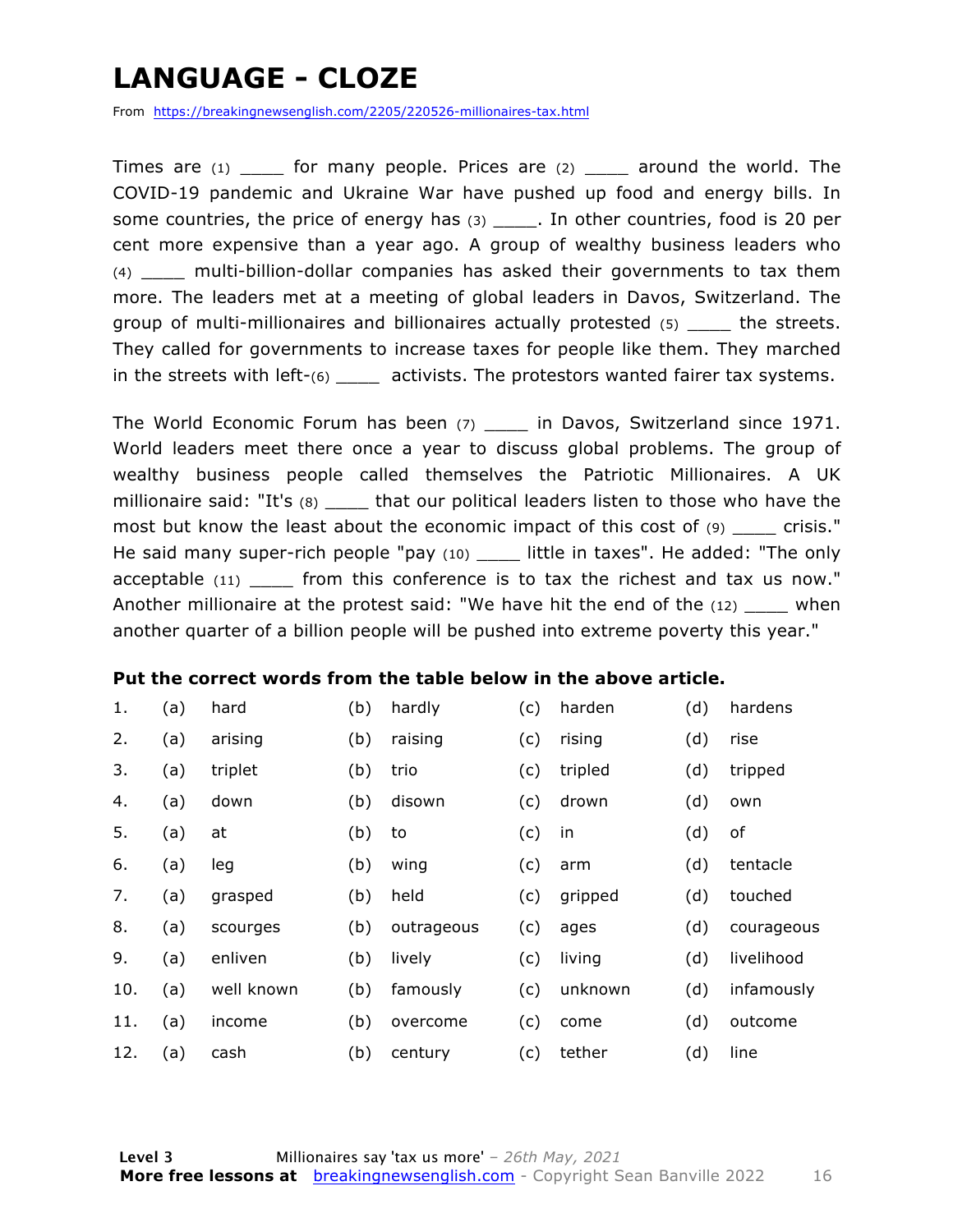### **SPELLING**

From https://breakingnewsenglish.com/2205/220526-millionaires-tax.html

#### **Paragraph 1**

- 1. The COVID-19 emdcpnia
- 2. the price of energy has eitplrd
- 3. A group of eahytwl business leaders
- 4. millionaires and irolsiialben
- 5. rsedttoep in the streets
- 6. left-wing itvcasits

#### **Paragraph 2**

- 7. sudicss global problems
- 8. iopialctl leaders
- 9. super-rich people pay flsuoayimn little
- 10. The only bcpetcaela outcome
- 11. another etarrug of a billion people
- 12. pushed into emxeret poverty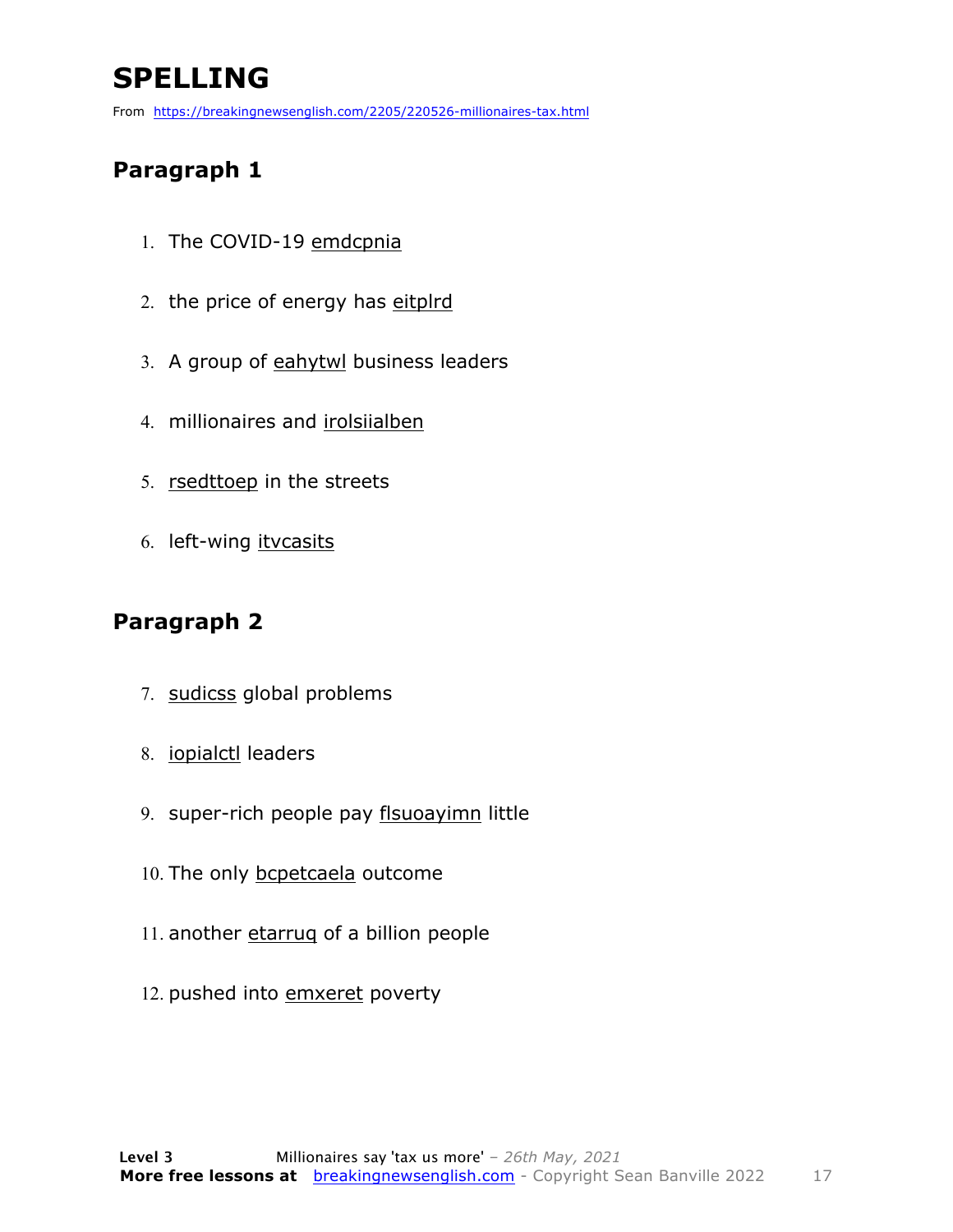### **PUT THE TEXT BACK TOGETHER**

From https://breakingnewsenglish.com/2205/220526-millionaires-tax.html

#### **Number these lines in the correct order.**

- ( ) billionaires actually protested in the streets. They called for governments to increase taxes for people like them. They marched
- ( ) and Ukraine War have pushed up food and energy bills. In some countries, the price of energy has
- ( ) taxes". He added: "The only acceptable outcome from this conference is to tax the richest
- ( *1* ) Times are hard for many people. Prices are rising around the world. The COVID-19 pandemic
- ( ) quarter of a billion people will be pushed into extreme poverty this year."
- ( ) a year to discuss global problems. The group of wealthy business people called themselves the
- $($ ) least about the economic impact of this cost of living crisis." He said many super-rich people "pay infamously little in
- ( ) of wealthy business leaders who own multi-billion-dollar companies has asked their governments to tax them
- ( ) and tax us now." Another millionaire at the protest said: "We have hit the end of the line when another
- ( ) Patriotic Millionaires. A UK millionaire said: "It's outrageous that our political leaders listen to those who have the most but know the
- $($ ) in the streets with left-wing activists. The protestors wanted fairer tax systems.
- ( ) The World Economic Forum has been held in Davos, Switzerland since 1971. World leaders meet there once
- ( ) more. The leaders met at a meeting of global leaders in Davos, Switzerland. The group of multi-millionaires and
- () tripled. In other countries, food is 20 per cent more expensive than a year ago. A group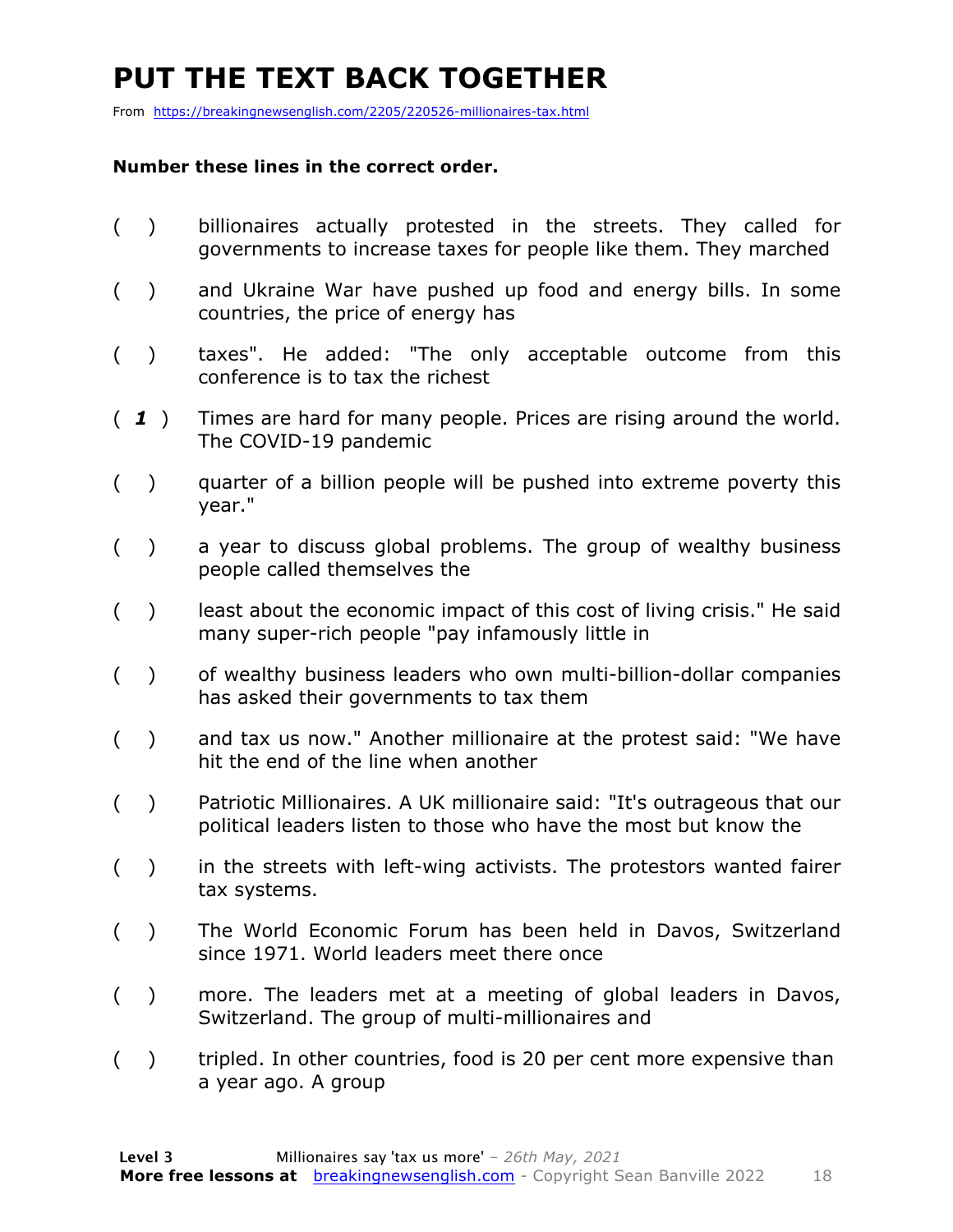#### **PUT THE WORDS IN THE RIGHT ORDER**

From https://breakingnewsenglish.com/2205/220526-millionaires-tax.html

1. are Prices world . around the rising all

2. some In of price tripled . the countries, energy

3. to more . They tax asked them their governments

4. increase governments for called to They taxes .

5. left-wing the They streets with marched in activists .

6. meet year . once leaders World a there

7. have but least . most the know the They

8. conference . acceptable from The only outcome this

9. end of the the line . hit We have

10. pushed poverty . into will People be extreme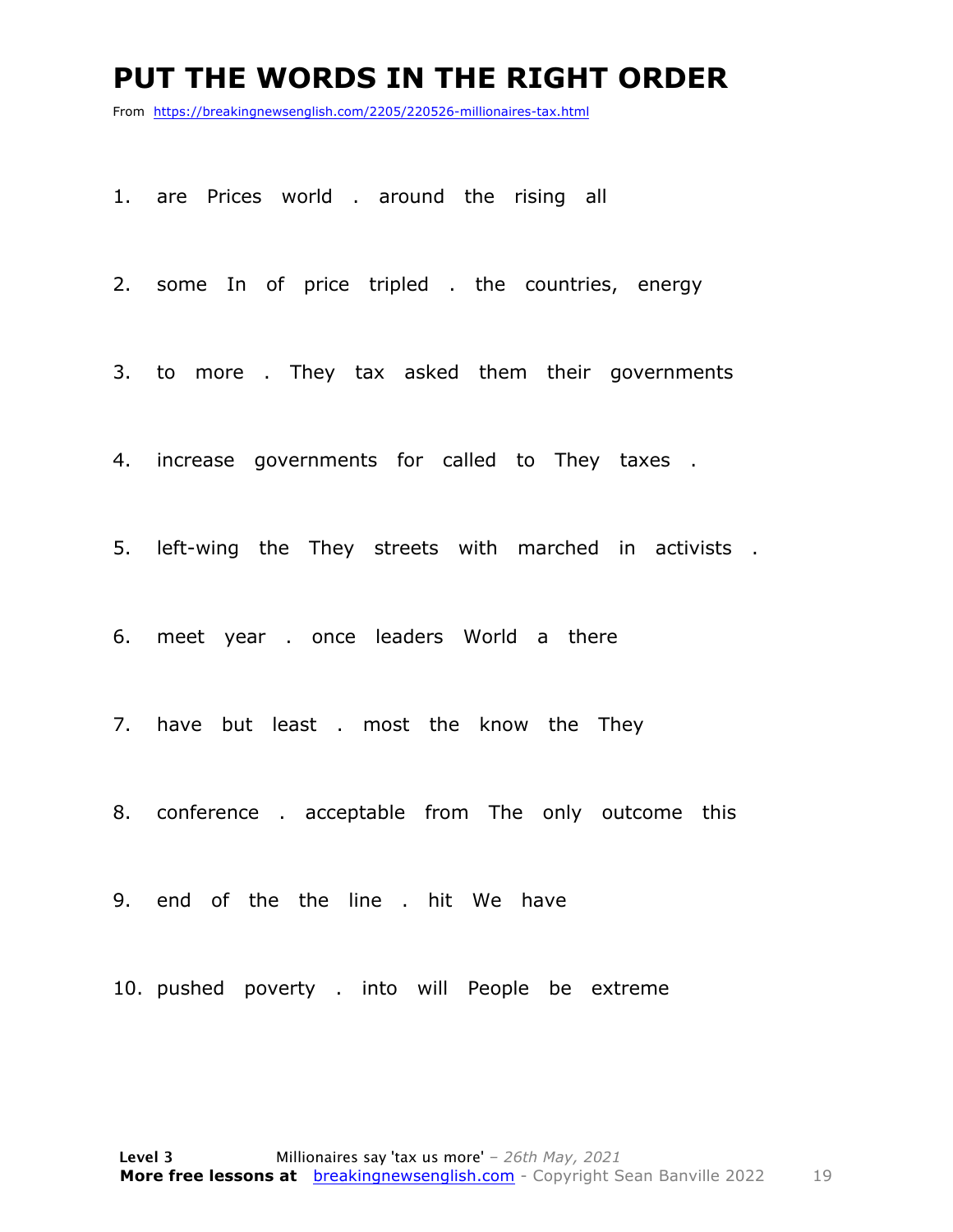### **CIRCLE THE CORRECT WORD (20 PAIRS)**

From https://breakingnewsenglish.com/2205/220526-millionaires-tax.html

Times are hard for many people. Prices are *raising / rising* around the world. The COVID-19 pandemic and Ukraine War have pushed *up / out* food and energy bills. In some countries, the price of energy has *troubled / tripled*. In other countries, food is 20 per cent more expensive *for / than* a year ago. A group of wealthy business leaders who *own / down* multi-billion-dollar companies has asked their governments to tax them *much / more*. The leaders met at a meeting of *globe / global* leaders in Davos, Switzerland. The group of multi-millionaires and billionaires actually *protected / protested* in the streets. They called for governments to *increase / decrease* taxes for people like them. They marched in the streets with left-wing activists. The protestors wanted *fairer / fairy* tax systems.

The World Economic Forum has been *hold / held* in Davos, Switzerland since 1971. World leaders meet there *once / ones* a year to discuss global problems. The group of *wealth / wealthy* business people called themselves the Patriotic Millionaires. A UK millionaire said: "It's *courageous / outrageous* that our political leaders listen *to / at* those who have the most but know the least about the economic impact of this cost *of / off* living crisis." He said many super-rich people "pay infamously *little / small* in taxes". He added: "The only acceptable *outcome / income* from this conference is to tax the richest and tax us *know / now*." Another millionaire at the protest said: "We have hit the end of the line when another quarter of a billion people will be pushed into *extreme / extremely* poverty this year."

#### **Talk about the connection between each pair of words in italics, and why the correct word is correct.**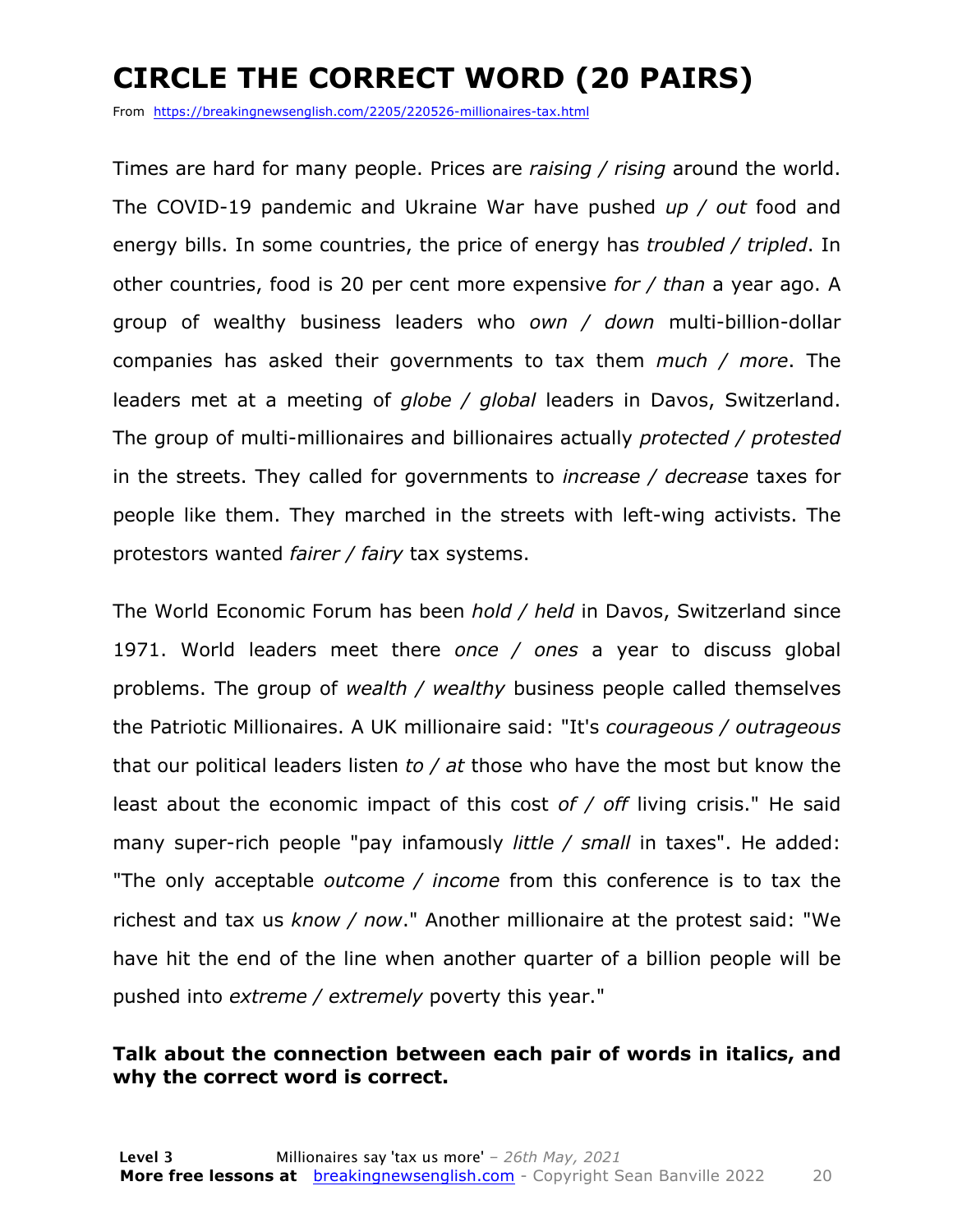### **INSERT THE VOWELS (a, e, i, o, u)**

From https://breakingnewsenglish.com/2205/220526-millionaires-tax.html

T\_m\_s \_r\_ h\_rd f\_r m\_ny p\_\_pl\_. Pr\_c\_s \_r\_ r\_s\_ng  $r_{\text{max}}$  and th\_ w\_rld. Th\_ C\_V\_D-19 p\_nd\_m\_c \_nd \_kr\_\_n\_  $W_r$  h\_v\_ p\_sh\_d \_p f\_\_d \_nd \_n\_rgy b\_lls. \_n s\_m\_  $c_{-n}$ tr<sub>--</sub>s, th<sub>-pr-c-f -n-rgy h<sub>-</sub>s tr<sub>-pl-d</sub>.  $_n$ -th-r</sub>  $c_{-}$ ntr<sub>--</sub>s, f<sub>--</sub>d <sub>-</sub>s 20 p<sub>-</sub>r c<sub>-</sub>nt m<sub>-</sub>r<sub>-</sub>  $\frac{1}{2}$ xp<sub>-</sub>ns<sub>-</sub>v<sub>-</sub> th<sub>-</sub>n <sub>-</sub>  $y_{-}$ r  $-g_{-}$ .  $_{-}$  gr $_{-}$ p  $_{-}$ f w $_{-}$ Ithy b $_{-}$ s n $_{-}$ ss I $_{-}$ d $_{-}$ rs wh $_{-}$ \_wn m\_lt\_ - b\_ll\_\_n - d\_ll\_r c\_mp\_n\_\_s h\_s \_sk\_d th\_\_r  $g_v$ -rnm\_nts t\_ t\_x th\_m m\_r\_. Th\_ l\_\_d\_rs m\_t \_t \_  $m_t_t_n$ ng f gl\_b\_l l\_\_d\_rs \_n D\_v\_s, Sw\_tz\_rl\_nd. Th\_  $gr_{-p}$   $f$   $m_lt_{-m_ll_{-n_{-}r_{-s_{-}}}$  and  $b_lt_{-n_{-}r_{-s_{-}}}$  and  $m_l$ pr\_t\_st\_d \_n th\_ str\_\_ts. Th\_y c\_ll\_d f\_r g\_v\_rnm\_nts t\_ \_ncr\_\_s\_ t\_x\_s f\_r p\_\_pl\_ l\_k\_ th\_m. Th\_y m\_rch\_d \_n th\_ str\_\_ts w\_th l\_ft - w\_ng \_ct\_v\_sts. Th\_ pr\_t\_st\_rs w\_nt\_d f\_\_r\_r t\_x syst\_ms.

 $Th$  W\_rld  $c$ \_n\_m\_c  $F$ \_r\_m  $h$ \_s  $b$ \_\_n  $h$ \_ld \_n  $D_v$ \_s,  $Sw_tz_t$ rl\_nd s\_nc\_ 1971. W\_rld l\_\_d\_rs m\_\_t th\_r\_ \_nc\_  $y$  r t d\_sc\_ss gl\_b\_l pr\_bl\_ms. Th gr\_p f  $w_{-}$ lthy  $b_{-}s_{-}n_{-}ss$  p $_{-}$ pl $_{-}$  c $_{-}$ ll $_{-}d$  th $_{-}m$ s $_{-}l$ v $_{-}s$  th $_{-}$  $P_{t-1}r_{t-1}c$   $M_{t-1}l_{t-1}r_{t-1}s$ .  $K_{t-1}m_{t-1}r_{t-1}r_{t-1}s$   $S_{t-1}d$ : "\_t's  $\_tr_g$  s th\_t  $\_r$  p\_l\_t\_c\_l l\_\_d\_rs l\_st\_n t\_ th\_s\_  $wh_$  h\_v\_ th\_ m\_st b\_t kn\_w th\_ l\_\_st \_b\_\_t th\_  $c_n$  must completed for the sect of laying crists." H  $s_$  d m\_ny  $s_p$ -r-r\_ch  $p_$ pl "p\_y \_nf\_m\_\_sly l\_ttl\_ \_n t\_x\_s". H\_ \_dd\_d: "Th\_ \_nly \_cc\_pt\_bl\_ \_\_tc\_m\_ fr\_m  $th\_s$  c\_nf\_r\_nc\_ \_s t\_ t\_x th\_ r\_ch\_st \_nd t\_x \_s  $n_w$ ."  $_n_t$ th\_r  $m_l$ ll\_\_n\_\_r\_ \_t th\_ pr\_t\_st s\_\_d: "W\_  $h_v$  h\_t th\_ \_nd \_f th\_ l\_n\_ wh\_n \_n\_th\_r q\_\_rt\_r \_f \_ b\_ll\_\_n p\_\_pl\_ w\_ll b\_ p\_sh\_d \_nt\_ \_xtr\_m\_ p\_v\_rty th  $s$  y  $r$ ."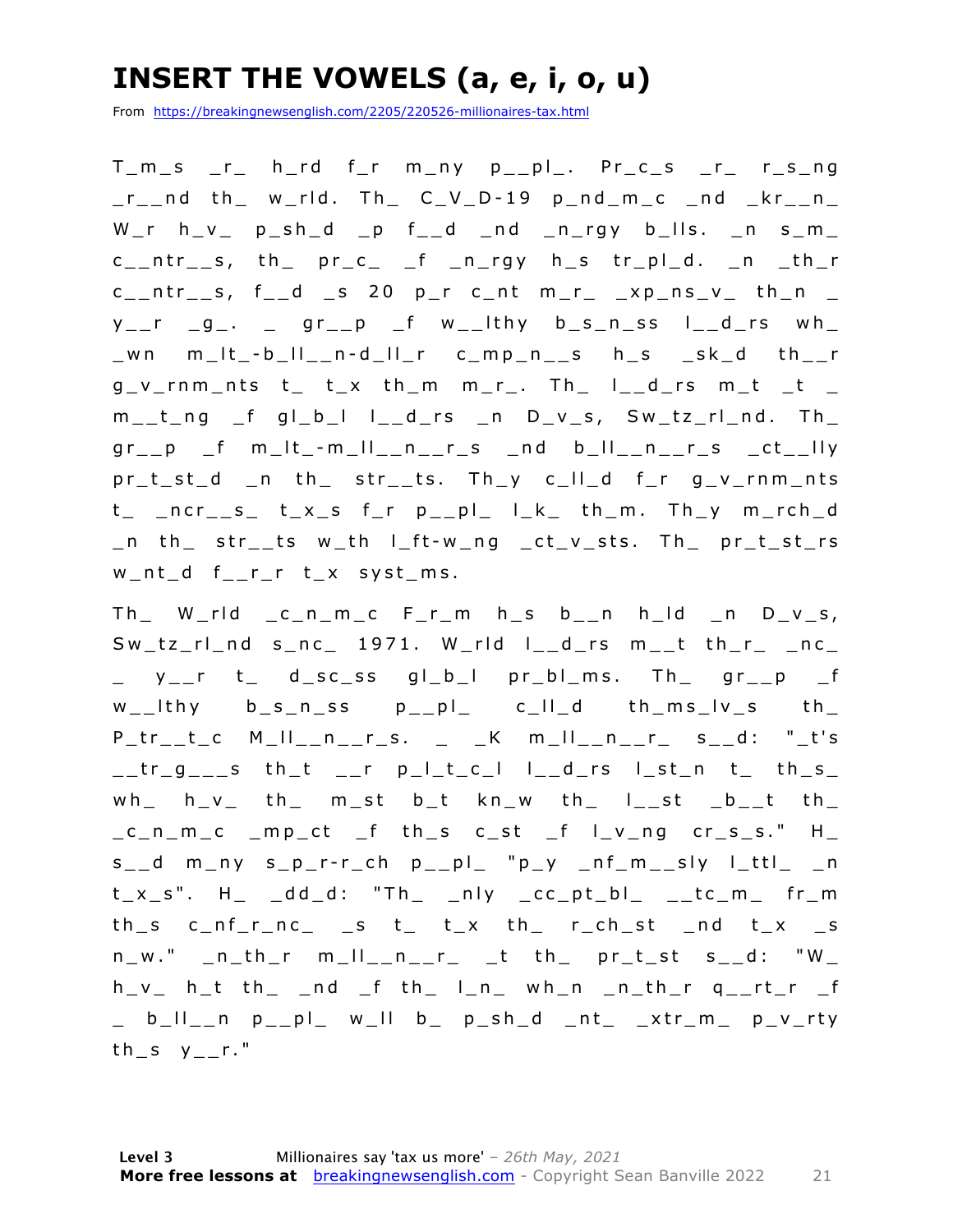#### **PUNCTUATE THE TEXT AND ADD CAPITALS**

From https://breakingnewsenglish.com/2205/220526-millionaires-tax.html

times are hard for many people prices are rising around the world the covid19 pandemic and ukraine war have pushed up food and energy bills in some countries the price of energy has tripled in other countries food is 20 per cent more expensive than a year ago a group of wealthy business leaders who own multibilliondollar companies has asked their governments to tax them more the leaders met at a meeting of global leaders in davos switzerland the group of multimillionaires and billionaires actually protested in the streets they called for governments to increase taxes for people like them they marched in the streets with leftwing activists the protestors wanted fairer tax systems

the world economic forum has been held in davos switzerland since 1971 world leaders meet there once a year to discuss global problems the group of wealthy business people called themselves the patriotic millionaires a uk millionaire said its outrageous that our political leaders listen to those who have the most but know the least about the economic impact of this cost of living crisis he said many superrich people pay infamously little in taxes he added the only acceptable outcome from this conference is to tax the richest and tax us now another millionaire at the protest said we have hit the end of the line when another quarter of a billion people will be pushed into extreme poverty this year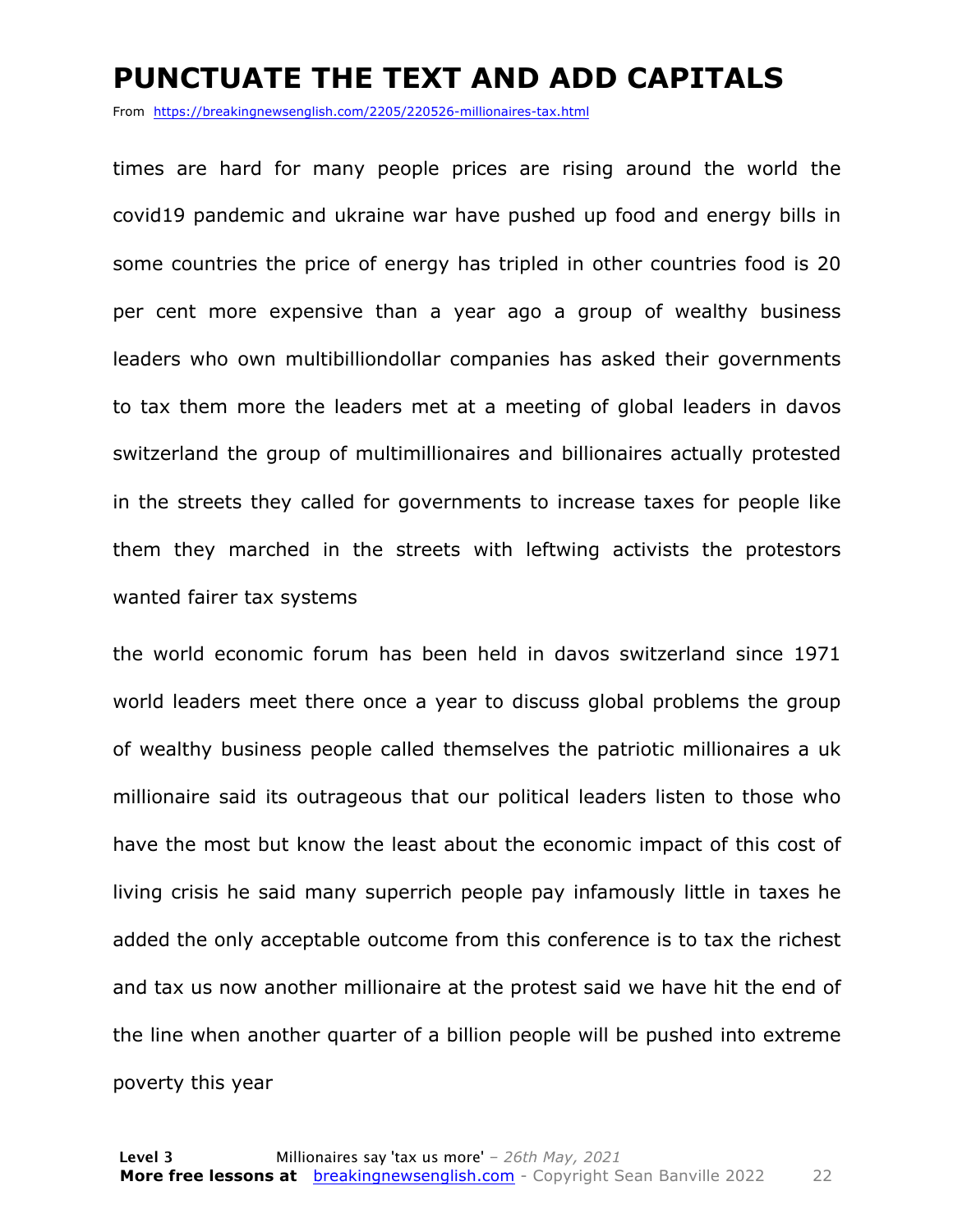### **PUT A SLASH ( / ) WHERE THE SPACES ARE**

From https://breakingnewsenglish.com/2205/220526-millionaires-tax.html

Timesarehardformanypeople.Pricesarerisingaroundtheworld.TheC OVID-19pandemicandUkraineWarhavepushedupfoodandenergyb ills.Insomecountries,thepriceofenergyhastripled.Inothercountries,f oodis20percentmoreexpensivethanayearago.Agroupofwealthybusi nessleaderswhoownmulti-billion-dollarcompanieshasaskedtheirgo vernmentstotaxthemmore.Theleadersmetatameetingofgloballeade rsinDavos,Switzerland.Thegroupofmulti-millionairesandbillionai resactuallyprotestedinthestreets.Theycalledforgovernmentstoincre asetaxesforpeoplelikethem.Theymarchedinthestreetswithleft-win gactivists.Theprotestorswantedfairertaxsystems.TheWorldEconom icForumhasbeenheldinDavos,Switzerlandsince1971.Worldleaders meetthereonceayeartodiscussglobalproblems.Thegroupofwealthyb usinesspeoplecalledthemselvesthePatrioticMillionaires.AUKmilliona iresaid:"It'soutrageousthatourpoliticalleaderslistentothosewhohav ethemostbutknowtheleastabouttheeconomicimpactofthiscostoflivi ngcrisis."Hesaidmanysuper-richpeople"payinfamouslylittleintaxes ".Headded:"Theonlyacceptableoutcomefromthisconferenceistotaxt herichestandtaxusnow."Anothermillionaireattheprotestsaid:"Weha vehittheendofthelinewhenanotherquarterofabillionpeoplewillbepus hedintoextremepovertythisyear."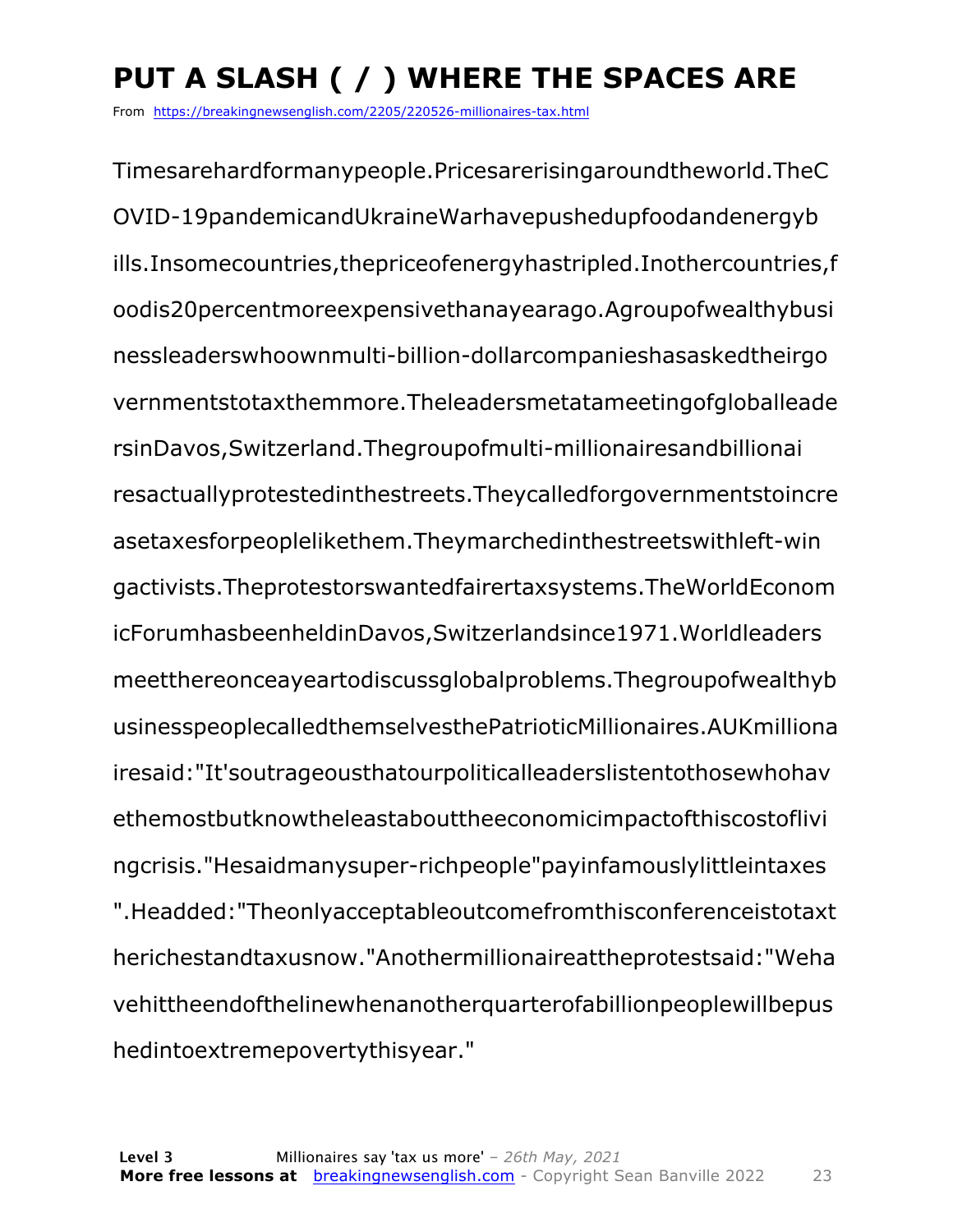### **FREE WRITING**

From https://breakingnewsenglish.com/2205/220526-millionaires-tax.html

Write about tax for 10 minutes. Comment on your partner's paper.

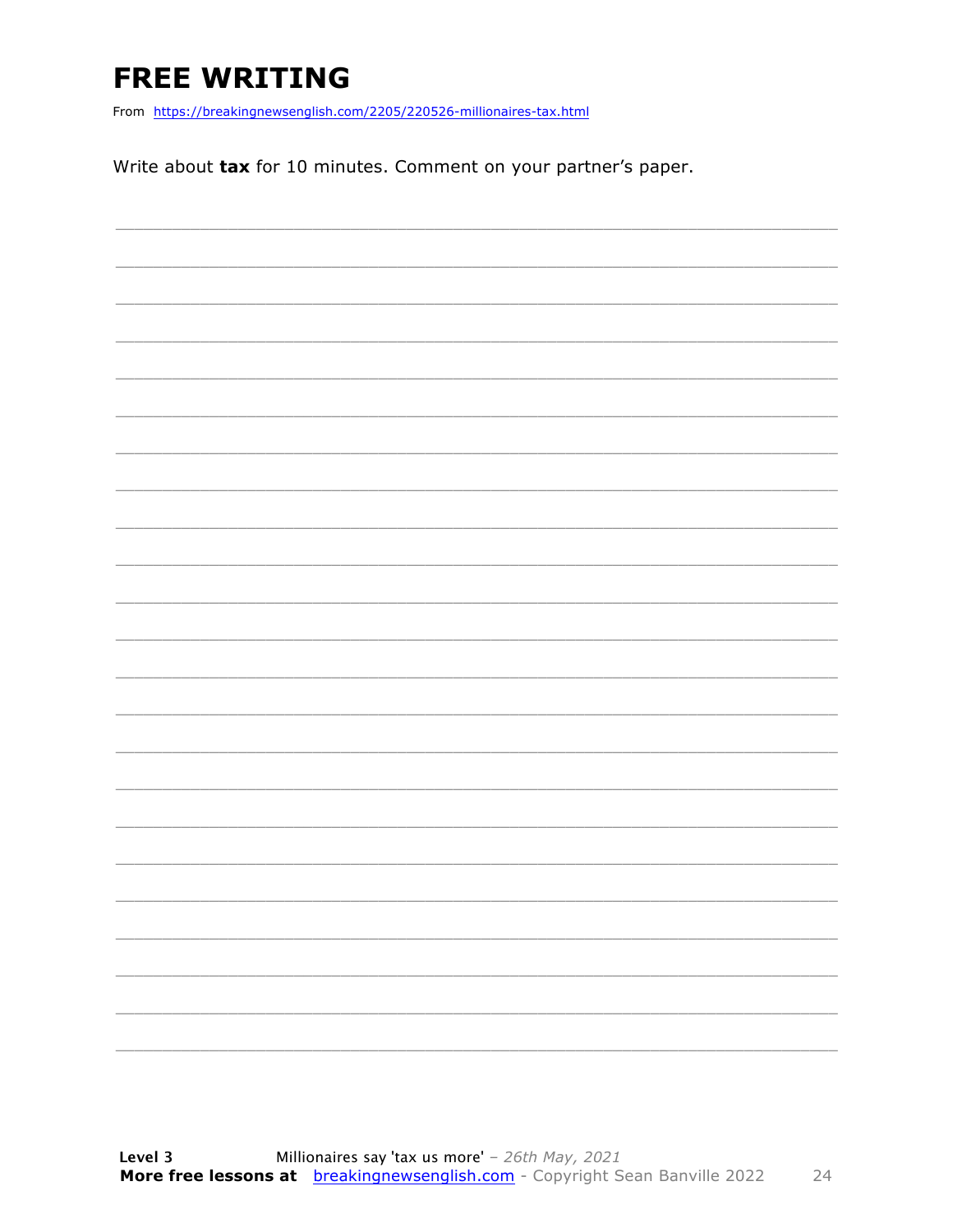### **ACADEMIC WRITING**

From https://breakingnewsenglish.com/2205/220526-millionaires-tax.html

The rich, and big companies should pay much more tax immediately. Discuss.

| $\overline{\phantom{a}}$ |  | _____     |
|--------------------------|--|-----------|
|                          |  |           |
|                          |  |           |
|                          |  |           |
| $\overline{\phantom{a}}$ |  | _________ |
|                          |  |           |
|                          |  |           |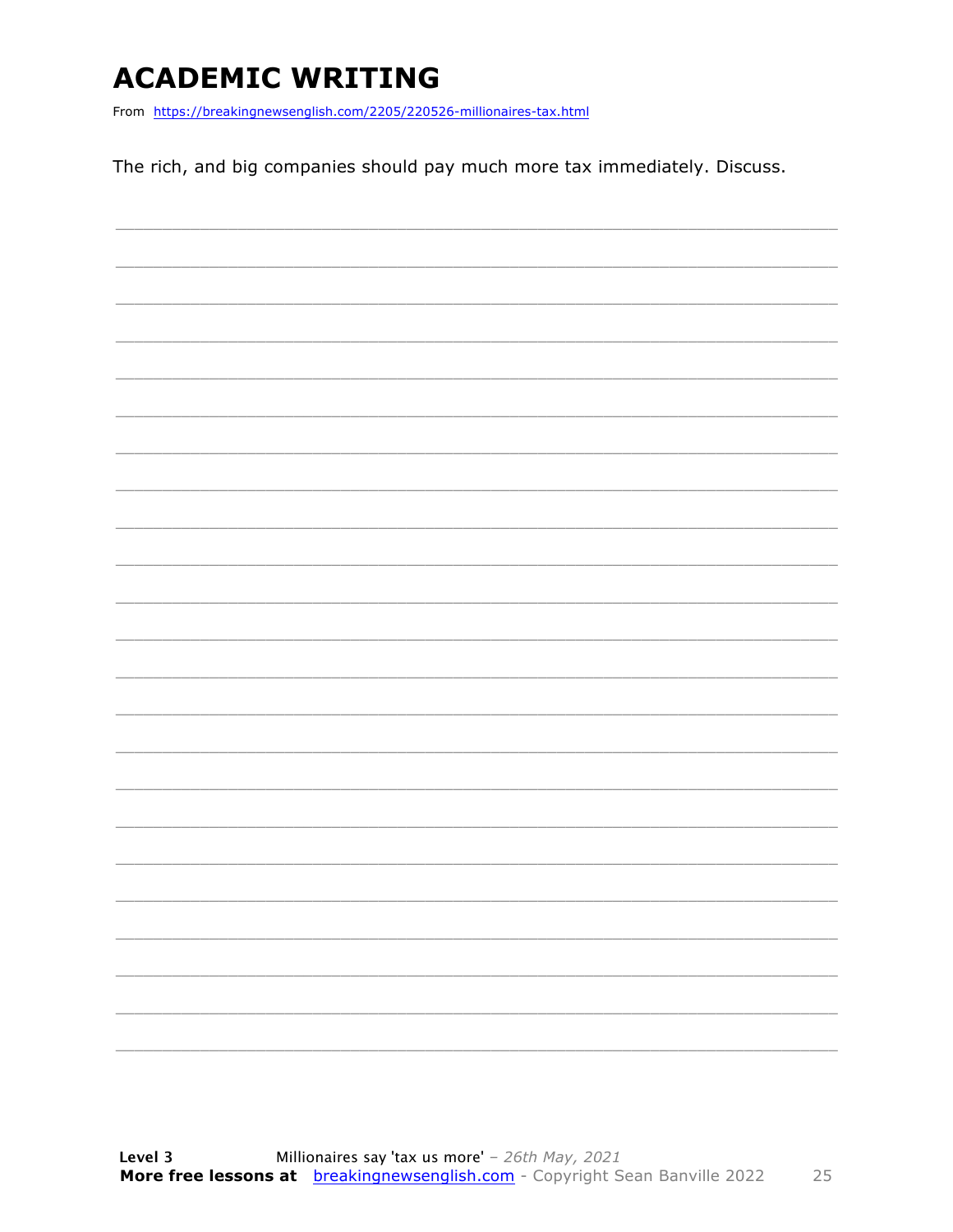#### **HOMEWORK**

**1. VOCABULARY EXTENSION:** Choose several of the words from the text. Use a dictionary or Google's search field (or another search engine) to build up more associations / collocations of each word.

**2. INTERNET:** Search the Internet and find out more about this news story. Share what you discover with your partner(s) in the next lesson.

**3. TAX:** Make a poster about tax. Show your work to your classmates in the next lesson. Did you all have similar things?

**4. MAXIMUM TAX:** Write a magazine article about taxing the wealthy and big companies to the maximum. Include imaginary interviews with people who are for and against this.

Read what you wrote to your classmates in the next lesson. Write down any new words and expressions you hear from your partner(s).

**5. WHAT HAPPENED NEXT?** Write a newspaper article about the next stage in this news story. Read what you wrote to your classmates in the next lesson. Give each other feedback on your articles.

**6. LETTER:** Write a letter to an expert on tax. Ask him/her three questions about it. Give him/her three of your ideas on tax. Read your letter to your partner(s) in your next lesson. Your partner(s) will answer your questions.